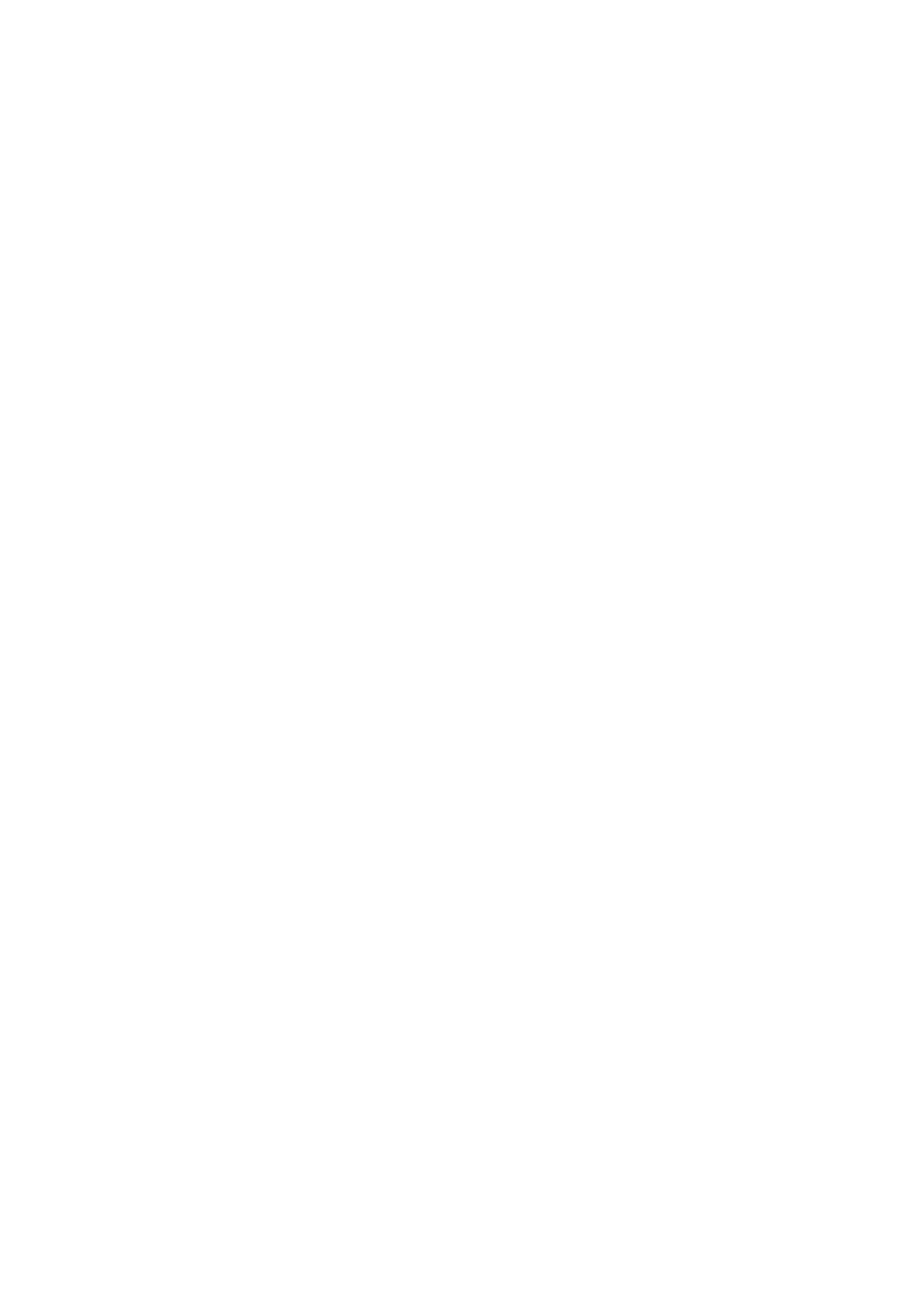# **CONTENTS**

| 1            | Introduction                                                                                                             | 1                                                        |
|--------------|--------------------------------------------------------------------------------------------------------------------------|----------------------------------------------------------|
| $\mathbf{2}$ | <b>Designing the Browser</b>                                                                                             | $\overline{2}$                                           |
| 3            | Guide to Using xpert<br>3.1<br>3.2<br>3.3<br>3.4<br>3.5<br>3.6<br>3.7                                                    | 4<br>6<br>$\overline{7}$<br>9<br>10<br>12<br>13<br>14    |
| 4            | Analysis with xpert                                                                                                      | 15                                                       |
| 5.           | <b>Conclusions</b>                                                                                                       | 20                                                       |
| 6            | Acknowledgements                                                                                                         | 20                                                       |
|              | <b>Focus Conditions for Broadcast News</b>                                                                               | 21                                                       |
| B            | <b>Files Required for Processing</b><br>B.1<br>B.2<br><b>B.3</b><br><b>B.4</b><br>B.5<br>B.6<br>B.7<br>B.8<br><b>B.9</b> | 21<br>21<br>21<br>22<br>22<br>23<br>23<br>24<br>24<br>26 |
| C.           | <b>Quick User Guide to xpert</b>                                                                                         | 27                                                       |
|              | <b>References</b>                                                                                                        | 29                                                       |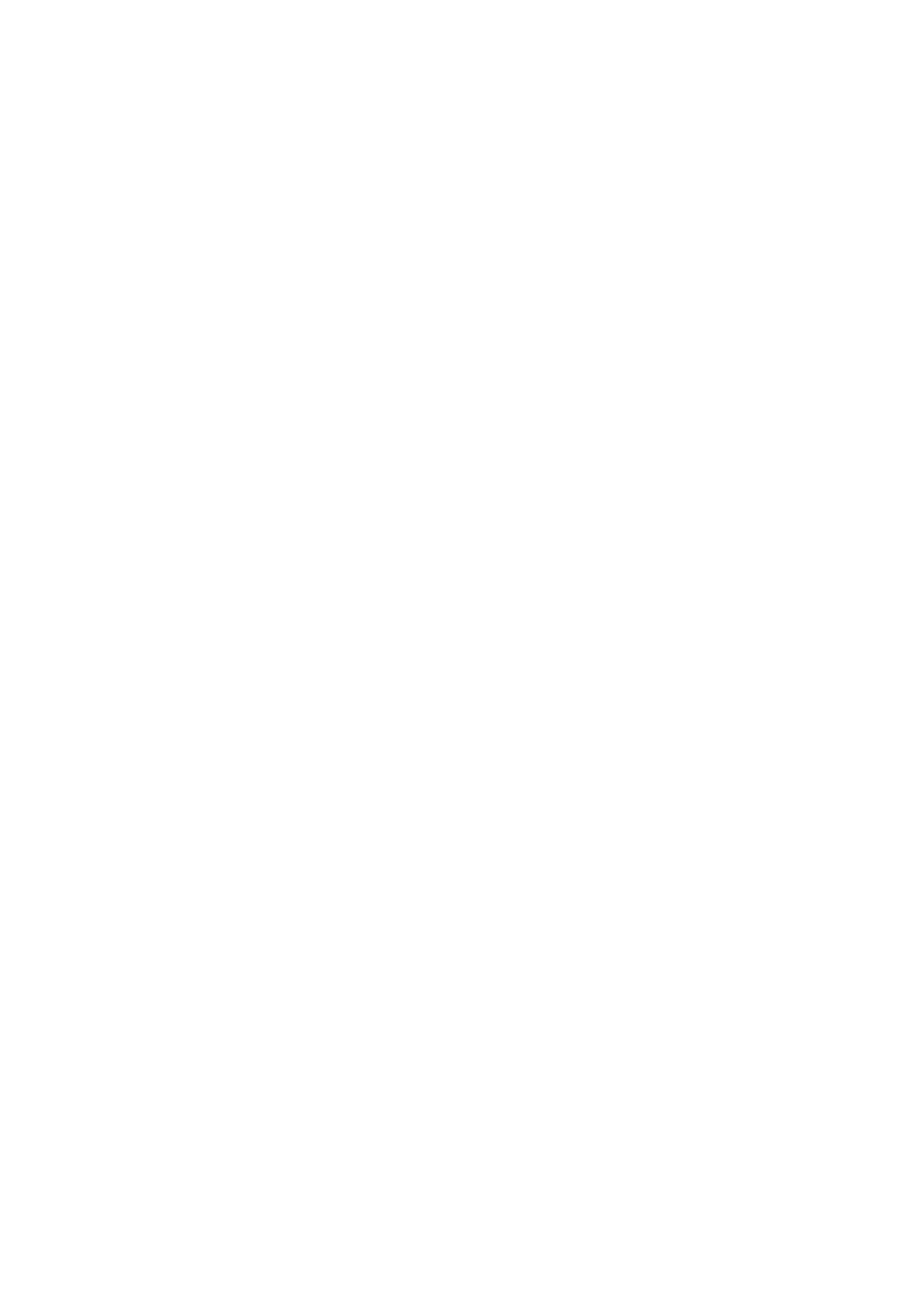## 1 INTRODUCTION

<span id="page-4-0"></span>Automatic Speech Recognition (ASR) research is moving increasingly away from clean speech dictation systems, such as with single-speaker voice-dictation, to so-called "found" speech. This is when natural speech has been recorded, for example from a television broadcast, and an automatically-generated transcription is required. There are less stringent time constraints on such systems, and multi-pass strategies can be used, but the problem of recognition itself become much more difficult.

An illustration of a found-speech task is maintaining an archive of audio, for example, transmitted broadcast news. If an accurate transcription can be made of all the audio, then the required space to store the information content is reduced, information retrieval methods can produce efficient audio indexing and the archive becomes an audio library, where people can scan documents and find information they need without having to listen to the entire audio. The priority for a found-speech automatic speech recogniser in this case is therefore to produce as low a word error rate as possible.

Found speech raises many new problems which have not previously been tackled in single-speaker clean-speech dictation problems. Several different speakers will occur during the sound-track  $<sup>1</sup>$  and</sup> there is no artificial indication of when a speaker change occurs. Also, since no restriction is made on who is speaking, it is possible to have non-native speakers whose voice characteristics are very different from the recogniser model. Similarly, speaking styles may vary. Speech is no longer in the controlled form people use when they know they are talking to a machine. Some of the speech can be prepared, producing grammatical sentences with a clear voice pattern, but some can be spontaneous. The latter has a greater variability in speaking rate, a greater frequency of hesitations and false-starts of words and sentences and generally less grammaticality than is found in prepared speech.

Broadcast News transcription is also complicated by the presence of different audio conditions. A reporter in the field may be speaking over a telephone line, an announcer in a studio may be reading headlines over background music, there may be background noise, varying channel properties, degraded acoustics or any combination of at any time during the sound-track.

Finally, the audio stream is continuous. Methods of automatically segmenting the speech into homogeneous segments using sentence boundaries become necessary. These segments ideally should only contain one speaker and one acoustic condition but again this is not always reliable and another source of error is introduced.

Since found speech is a much more difficult to transcribe than clean-speech, and the number of sources of error is greatly increased, there is a need for a specialised analysis tool to help identify the occurrence of systematic errors and if possible why they are occurring. Once identified, ways of tackling the causes of these errors could perhaps be devised.

In order to make the identification of errors, their characteristics and correlations between them possible a multi-media browsing tool, X-Program for Evaluating Recogniser Transcriptions (xpert), has been designed. This allows the analyser to listen to the audio, view the waveform and read both the correct transcription and recogniser output simultaneously. It highlights the errors which occur, and allows the user to zoom in at several levels to analyse the errors in more detail.

This report outlines the design requirements of the browser and briefly describes the tasks used here in section 2, explains how to use xpert in section 3, shows some of the results from using the browser in section 4 and offers some conclusions in section 5.

<sup>&</sup>lt;sup>1</sup>Indeed [in e](#page-5-0)xtreme cases more than one person may be spe[ak](#page-7-0)ing at one time.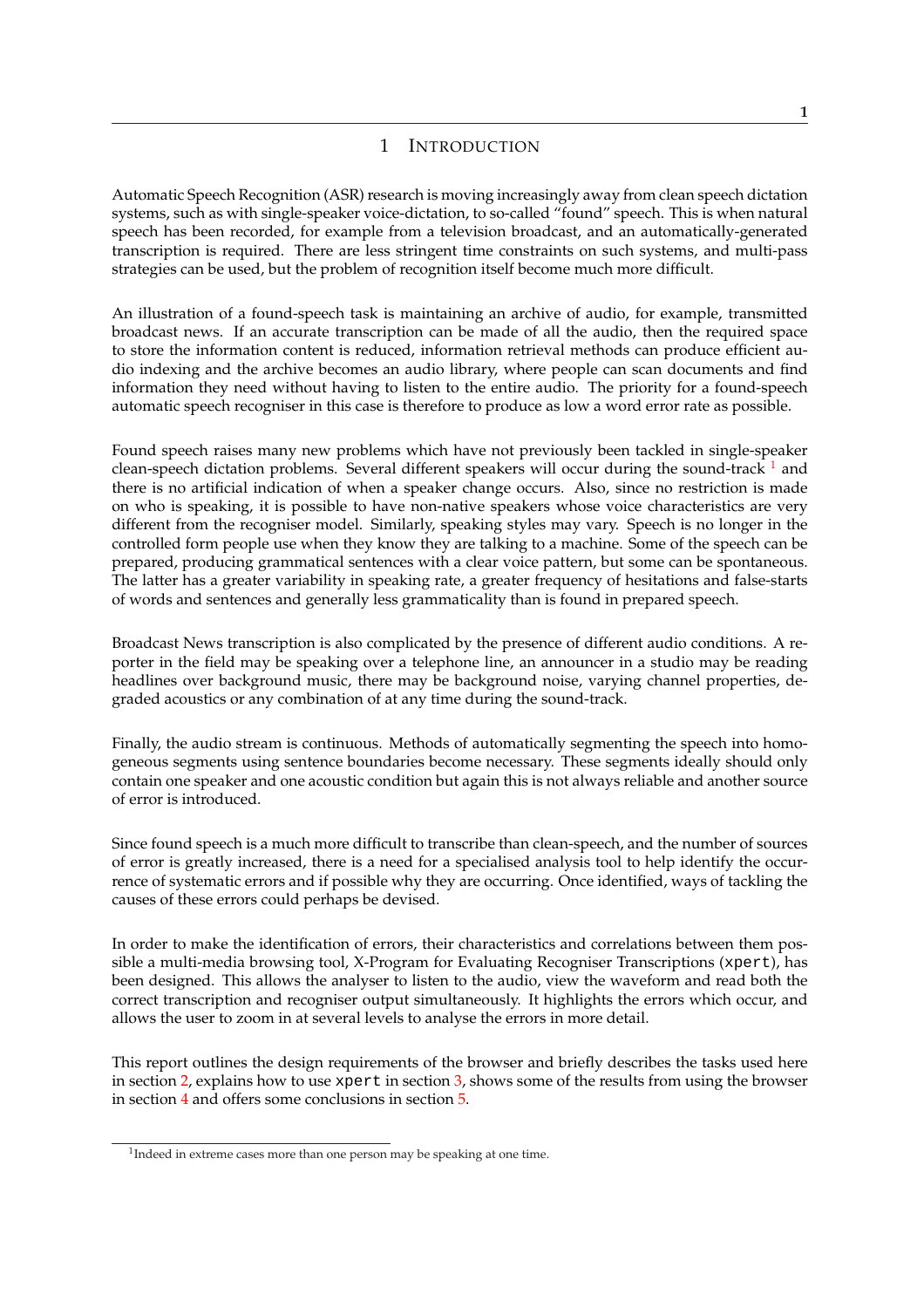### 2 DESIGNING THE BROWSER

<span id="page-5-0"></span>Analysing the transcription of audio is difficult because there are many sources of information, all of which must be used to obtain the best indication of what happened during the broadcast. Firstly there is the audio itself. This is recorded from the radio/tv directly and stored digitally on disk. A person then listens to the audio and types into the computer the reference (or manual) transcription. This is assumed to be exactly what was said and may contain additional information, such as the background noise conditions or the bandwidth of the speech. The sound-track is sampled, encoded by its salient features (MF-PLP coefficients) and run through the recogniser to give an automatic (or recogniser) transcription. This may recognise a word correctly (no error), wrongly (substitution error), miss a word out (deletion error) or add an extra word (insertion error). A computer program then takes the reference transcription and the automatically generated one and aligns them to produce a record of which type of error (if any) is associated with each word. Information can therefore be derived from the audio itself, the manual transcription, the recogniser transcription and the alignment of the transcriptions. This is illustrated in figure 1.



**Figure 1:** Stages in Recognition Analysis

xpert uses NIST-standard file formats (explained in appendix  $B$ ). These are:

- SPH file Contains the raw audio information.
- SRT file Contains the word start time, end time and word itself of recogniser output.
- STM file Contains the manual transcription which has [be](#page-24-0)en divided into segments each with labelled speaker and focus condition.
- SGML file Contains the alignment of the transcriptions indicating the errors.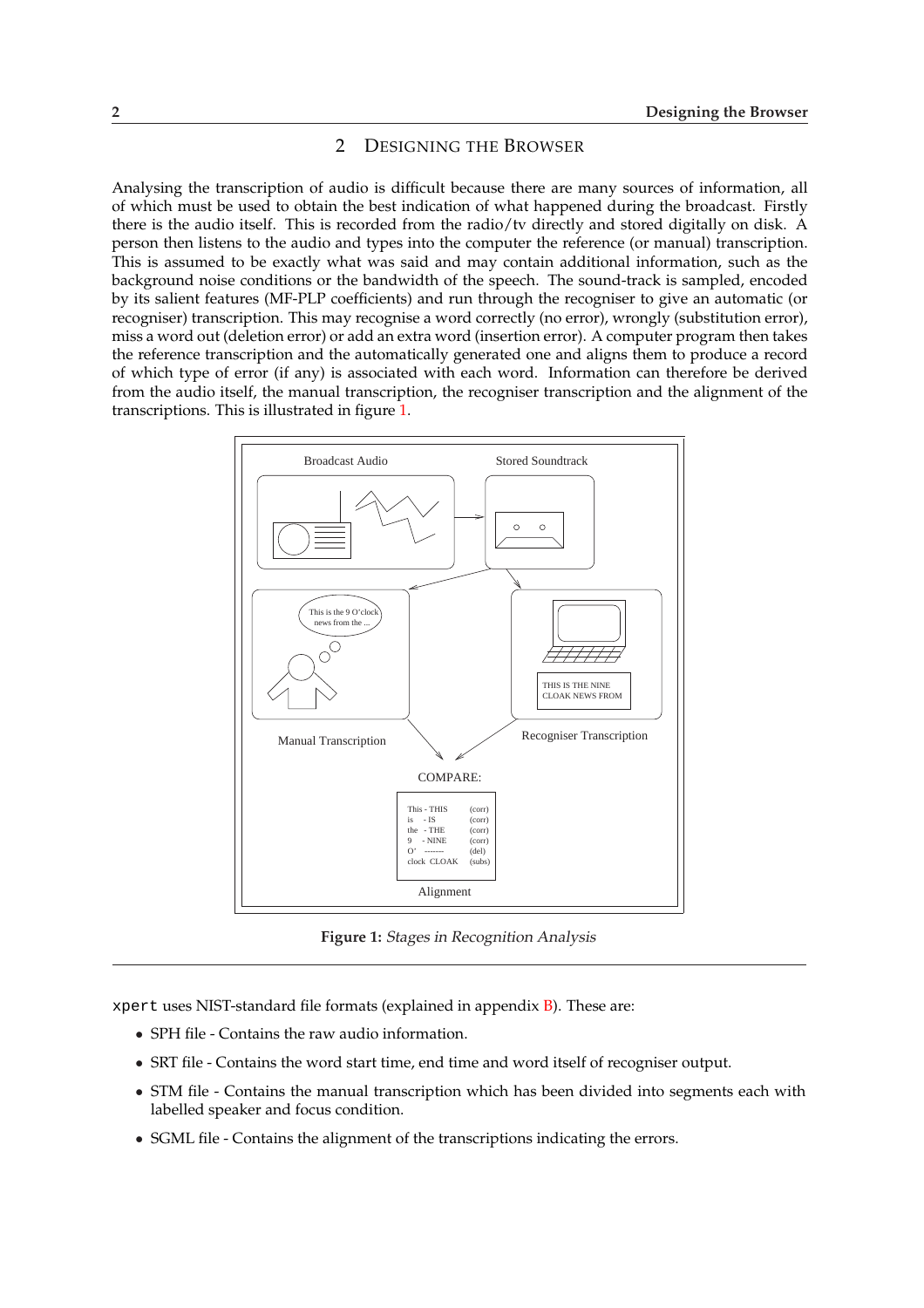The recogniser transcription must of course be visible, to allow the user to see the final system output. Making the reference (manual) transcription readable simultaneously allows the user to compare the transcriptions and locate the errors. Manual location of all the errors by reading the transcriptions is a very slow, inaccurate and fairly boring process. To allow the user to home in on the errors, an automatic method of identifying the mismatches and displaying this information to the user is required. This can be done by utilising the information in the SGML file.

A system which did just this would be useful for locating the errors and may help indicate why some errors have occurred, for example those due to confusable acoustics. In order to help the user look for correlations between errors however, the divisions given in the STM file could be used to split up both transcriptions into segments of known speaker and condition. This allows the user to identify the speaker and type of speech for any given error. Further refinements can be gained by allowing the user to analyse the error statistics by segment, speaker or condition. The user should also be able to focus in on a given speaker/condition and see at a glance which segments were produced by them. The converse is also true, given a segment of the text, the user should be able to easily ascertain the speaker/condition that produced it.

The system described so far is helpful in comparing the two transcriptions, but some of the information contained within the audio will never appear in the transcriptions. This is information such as what is happening in the background, how the speaking rate varies, the voice quality, whether the speaker laughs/coughs etc. In order to maintain this information, the audio itself must also be available to the user.

The audio can be represented in two forms. The first is graphically presenting amplitude versus time. This allows the user to see the characteristics of the segments at a glance, picking out for example, periods of silence. Also by allowing the user to focus in on a part of the waveform, the periodicity and shape of the acoustic wave can be determined.

The most natural way of presenting audio is of course using sound. All the information about what occurred in the sound-track is presented straight to the user, and the finer points of the broadcast can be easily determined. Also, having an aural and visual input simultaneous presents the user with more analysis options.

The user should be able to "track" the show. This means playing the audio, moving a marker across the waveform, highlighting the words of the recogniser transcription , highlighting the segments of the manual transcription, indicating the occurrence of errors in the transcription and showing the speaker, segment and current focus condition in synchrony.

In summary then, the user should be presented with the sound, the waveform, the manual transcription, the recognition transcription and the errors simultaneously. They should be able to use any one source of information to focus in on any of the others, see the statistics of the errors at a glance, and be able to follow through all the sources of information easily and synchronously.

The examples of automatic transcriptions analysed using xpert in this report are taken from the 1997 Hub4 Broadcast News evaluation [2] and 1997 TREC6 Spoken Document Retrieval (SDR) Track [1] data using the CU-HTK recogniser  $\lceil 3 \rceil$ . They both contain seven difference audio "focus" conditions (see appendix A). The CU-HTK system obtained the best recognition performance on the 1997 Hub4 evaluation [2] with a word error rate of 16.2% and a simplified version of this system produced 28.6% WER on the SDR task.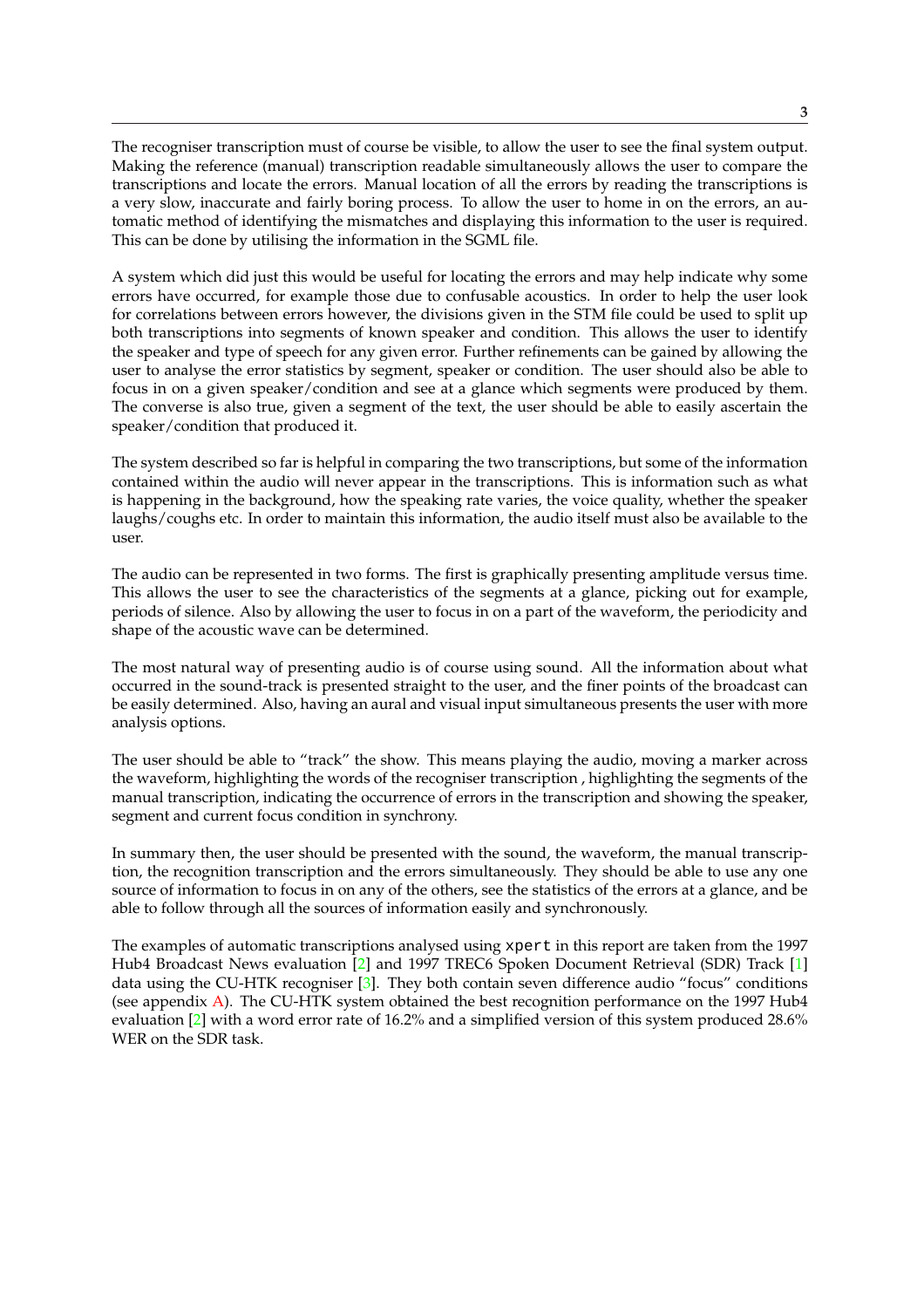## 3 GUIDE TO USING xpert

<span id="page-7-0"></span>This section describes the browser in detail. For a quick reference user-guide see appendix C.

There are two ways to run xpert. For analysis, if you have generated the SRT, STM, SPH and SGML file, then you can run

xpert \$stmfile \$srtfile \$sphfile \$sgmlfile

and this will open xpert running on the files concerned. Note it does not matter which order you specify the filenames in as long as you give all four filenames.

The alternative is to just run xpert

This will load in the default story. This is especially useful if giving demonstrations using the system. Note it is also possible to switch between stories and load in new files once the program has started.

The text for the manual transcription (STM file) is divided up into homogeneous regions (same speaker, same focus condition). These regions vary in length from a single word to maybe an entire paragraph. The recogniser transcription (SRT file) has time markings for each word. Each word is read in in turn, and if the midpoint of the word lies within the current region of the manual transcription the word is added to the current line, otherwise a line break is inserted in the recogniser transcription. This produces a rough alignment of the transcriptions.

xpert has several drop down menus. To obtain the menu either press alt+key, where key is the letter underlined on the menu, or press the left mouse button on the menu title. The relevant options will then be displayed as a drop down menu on the screen. Left-click on the option you want and the program will take the appropriate action. The menus are:

| File      | Enables the user to quit the program, or change files.                     |
|-----------|----------------------------------------------------------------------------|
| Highlight | Allows relevant parts of the transcriptions to be highlighted.             |
| Play      | Plays the relevant part of the audio.                                      |
| View      | Alters the view of the waveform.                                           |
| Track     | Plays the audio, follows through the waveform, and highlights the relevant |
|           | parts of the transcriptions simultaneously.                                |
| Inspect   | Displays various details about the speech/transcription on the screen.     |

Text-focusing procedures allow the user to home in on a certain part of the transcription. This is achieved by pressing the right mouse button (given word only), middle mouse button (given word with 4 words of context) or left mouse button (entire line) on the transcription.

Additional information is permanently displayed on the screen. This informs the user of the current show, story, speaker, focus condition and line number, to facilitate the identification of the exact error locations.

Finally, three buttons are provided as short cuts, namely, :

- Quit enables the user to leave the program
- Start begins the option "Track Entire File". This allows the user to go through the entire file and pick out regions for further investigation.
- Stop stops all tracking and playing of the audio which is currently being carried out.

Each of these features are described in more detail in the following sections and the interface is illustrated in figure 2.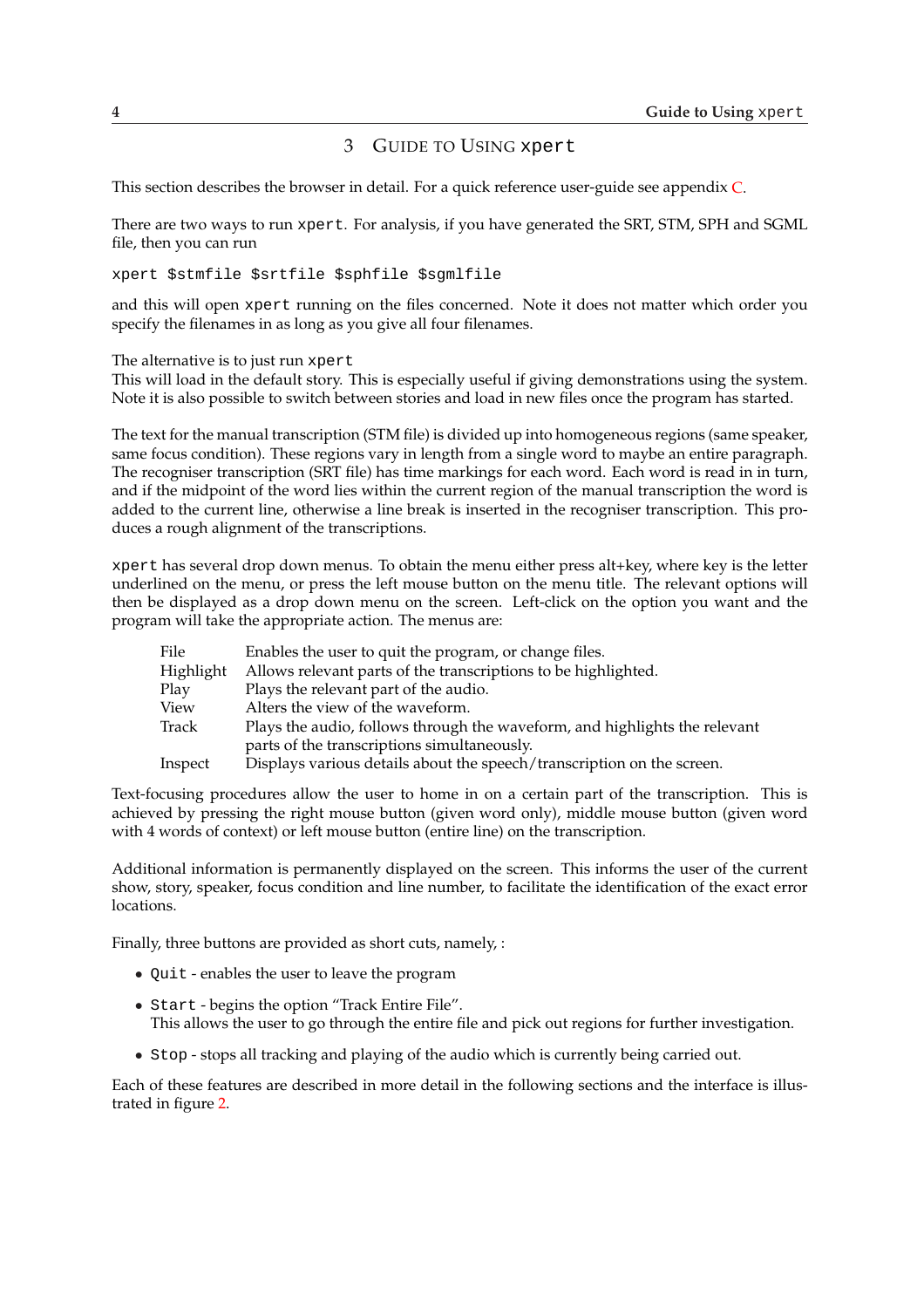

**Figure 2:** Main Screen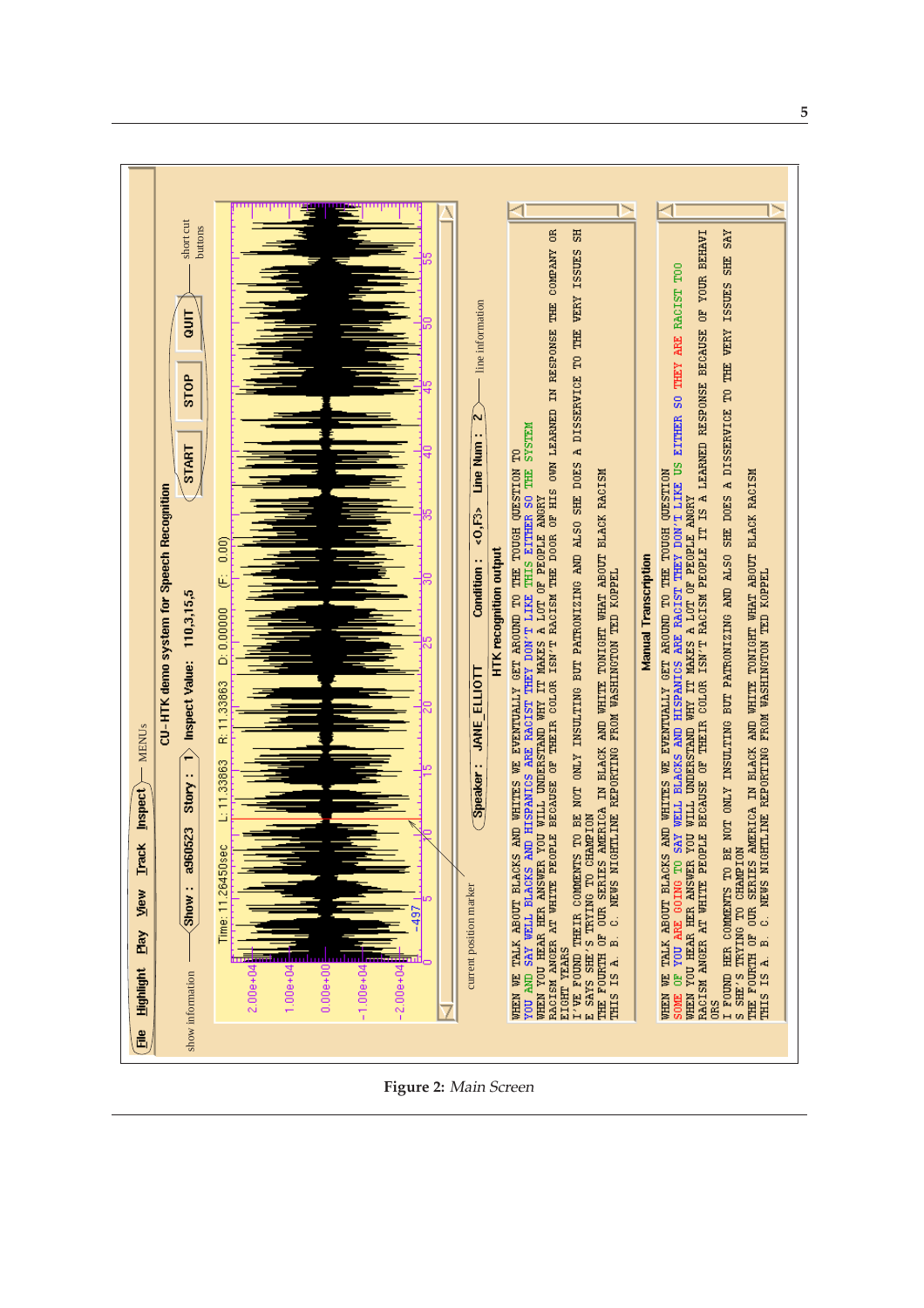## <span id="page-9-0"></span>**3.1 Changing Files**

The file menu currently has the following options:

- New File
- eval97
- a960523
- g960515
- Quit

Selecting the new file option causes a new window to be produced, which enables you to type in the name of the files you wish to load. (see figure 3). To get between the fields press enter or tab. Note, all four files must be specified for the loading to take place and if you specify a file which does not exist a message appears informing you of this and allows you to correct the filename.

| $\bullet$ new         | Ρ                            |
|-----------------------|------------------------------|
|                       | <b>Enter New Files Names</b> |
| l<br>STM File:        |                              |
| <b>SPH File:</b>      |                              |
| <b>SRT File:</b><br>▓ |                              |
| <b>SGML File:</b>     |                              |
|                       | ok<br>cancel                 |

**Figure 3:** Specifying <sup>a</sup> New File within xpert

An alternative to specifying a new file is to view one of the ones already held in the system. These currently consist of 2 evaluation files and 4 SDR stories. The files take a few seconds to load, and a message is displayed asking the user to wait. The process of the changing files with the file menu is shown in figure 4.



**Figure 4:** Changing Story within xpert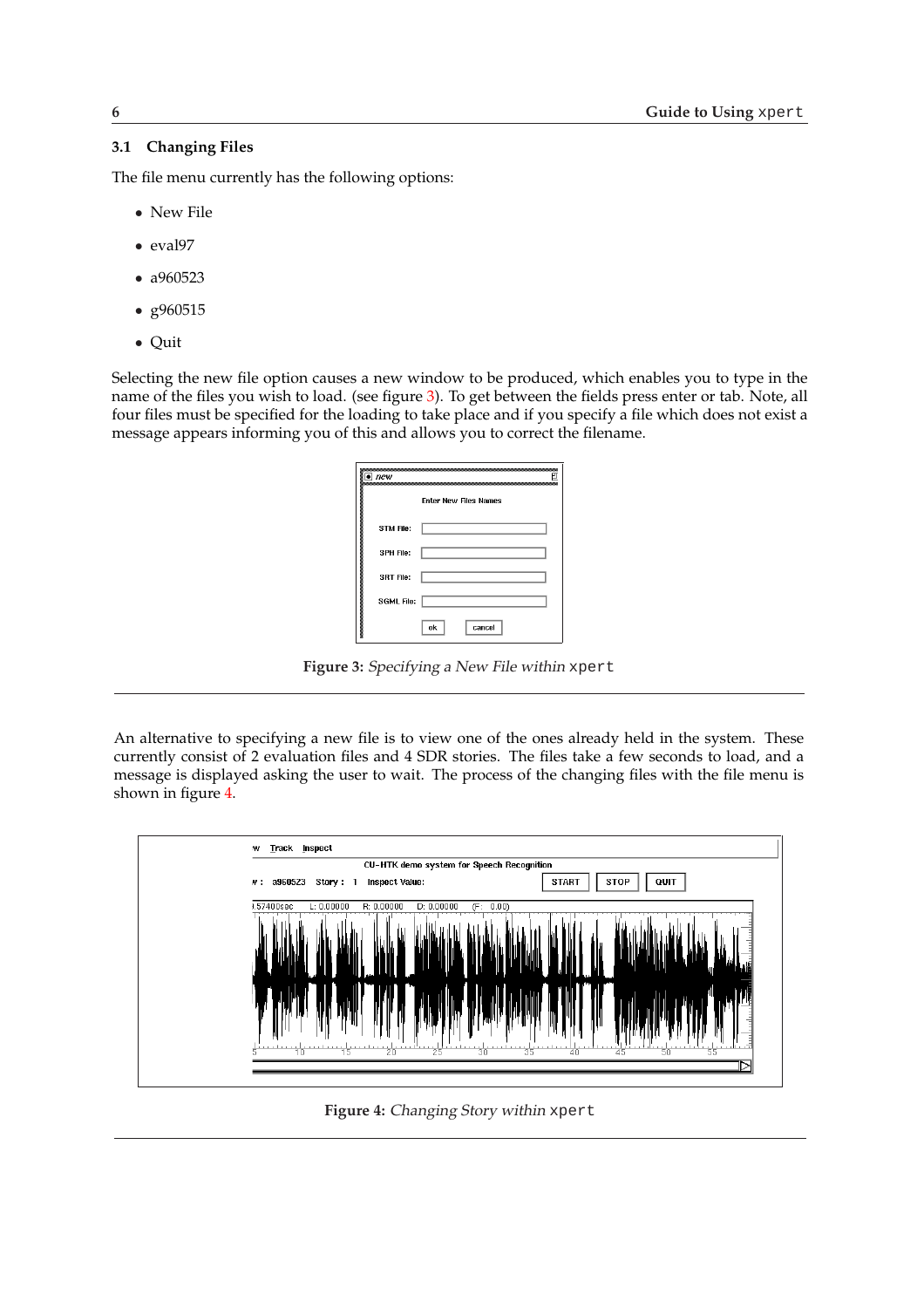### <span id="page-10-0"></span>**3.2 Highlighting the Text 7**

The eval97 option holds two five-minute excerpts from the 1997 Hub4 evaluation as an example of evaluation data. The a960523 and g960515 options each hold 2 stories from the 1997 TREC6 SDR task. Each story has different characteristics and the combination of these stories allows many of the problems of the SDR recogniser to be seen.

Quit allows the program to be exited.

## **3.2 Highlighting the Text**

The highlight menu has the following options:

- Speaker
- Condition
- Line Number
- Word Match
- Between Marks
- Errors
- Unhighlight

Highlighting by speaker is shown in figure 5. The list of speakers is generated automatically from the manual transcription. All the words associated with the chosen speaker are then highlighted (correct words in blue, insertions/deletions in red and substitutions in green). The display also indicates the identity of the currently chosen speaker.



**Figure 5:** Highlighting by Speaker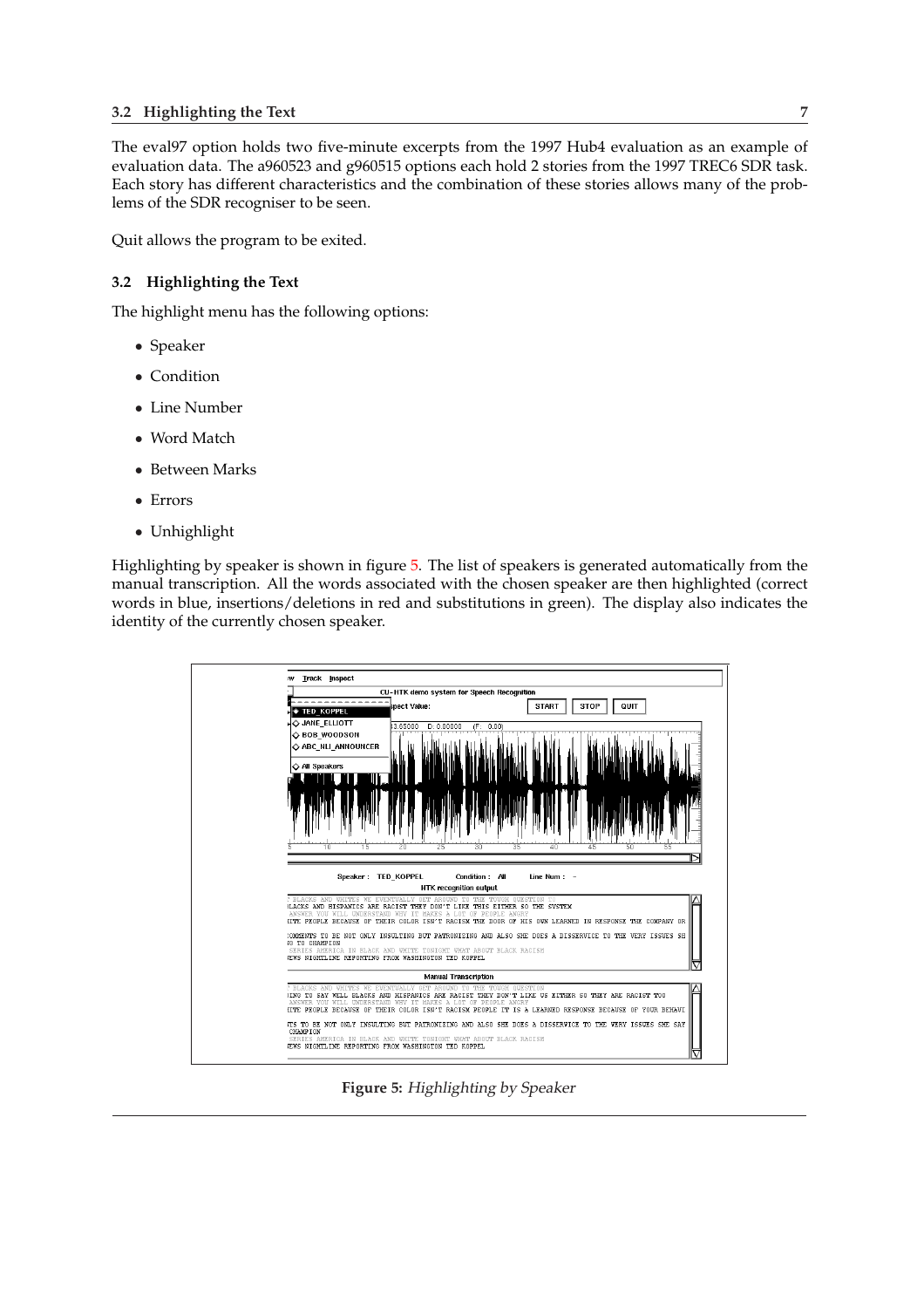Highlighting by condition is identical to that by speaker, except the focus condition is used to determine which words to highlight in the transcription.

The program also allows you to highlight any given line by its line number. This is useful if you want to focus in on a particular line.

Highlighting a word-match is included for work on the SDR files. In information retrieval the stems of words are very important, so for example you could highlight the occurrence of "insult" to find "insulting", "insulted" and "insults" as well as "insult". This enables the SDR analyser to quickly see if a given query word appears in the transcriptions.

Highlight→Between Marks allows the user to analyse the transcription corresponding to a marked piece of waveform. The waveform can be marked directly by clicking the left mouse button on the start of the desired region of the waveform and the middle mouse button at the end of it. (Alternatively push the left mouse button down at the start of the region and release it at the end). This marking of the waveform is shown by the change of colours in the waveform display.

An alternative method of marking the waveform is to use the text-focusing facilities described in section 3.7

One of the most useful features of xpert is to allow the user to see the errors made by the recogniser. Substitution errors are highlighted in green, whilst insertion and deletion errors are shown in red. [Wh](#page-17-0)ilst all highlight options show the error status of the words involved, the highlight $\rightarrow$  errors option allows the user to see at a glance all the mistakes in a given transcription. This is illustrated in figure 6.

The Unhighlight option simply removes all the current highlighting.

| substitution<br>insertion                                                                                                                                                                                                                                                                                                                                                                                                                                                                                                                                                                                                                                                                                                                                                                                                      |
|--------------------------------------------------------------------------------------------------------------------------------------------------------------------------------------------------------------------------------------------------------------------------------------------------------------------------------------------------------------------------------------------------------------------------------------------------------------------------------------------------------------------------------------------------------------------------------------------------------------------------------------------------------------------------------------------------------------------------------------------------------------------------------------------------------------------------------|
| <b>HTK recognition output</b>                                                                                                                                                                                                                                                                                                                                                                                                                                                                                                                                                                                                                                                                                                                                                                                                  |
| TALK ABOUT BLACKS AND WHITES WE EVENTUALLY GET AROUND TO THE TOUGH OUESTION TO<br>WHEN<br>VE<br>SAY WELL BLACKS AND HISPANICS ARE RACIST THEY DON'T LIKE(THIS TEITHER SO THE SYSTEM<br>YOU.<br>AND.<br>YOU HEAR HER ANSWER YOU WILL UNDERSTAND WHY IT MAKES A LOT OF PEOPLE ANGRY<br>WHEN<br>LEARNED(IN RESPONSE THE<br>RACISM ANGER AT WHITE PEOPLE BECAUSE OF THEIR COLOR ISN'T RACISM THE<br>- OF<br>HIS OWN<br>OR EIGHT<br>nnnr.<br>EARS                                                                                                                                                                                                                                                                                                                                                                                   |
| THEIR COMMENTS TO BE NOT ONLY INSULTING BUT PATRONIZING AND ALSO SHE DOES A DISSERVICE TO THE VERY ISSUES SHE SAYS S<br>FOUND                                                                                                                                                                                                                                                                                                                                                                                                                                                                                                                                                                                                                                                                                                  |
| TRYING TO CHAMPION<br>'HE'S<br>FOURTH OF<br>OUR SERIES AMERICA IN BLACK AND WHITE TONIGHT WHAT ABOUT BLACK RACISM<br>ITHE.<br>THIS IS A.<br>B.<br>NEWS NIGHTLINE REPORTING FROM WASHINGTON<br>О.<br>TED KOPPEL                                                                                                                                                                                                                                                                                                                                                                                                                                                                                                                                                                                                                 |
| <b>Manual Transcription</b><br>deletion<br>substitution                                                                                                                                                                                                                                                                                                                                                                                                                                                                                                                                                                                                                                                                                                                                                                        |
| WE TALK ABOUT BLACKS AND WHITES WE EVENTUALLY GET AROUND TO THE TOUGH QUESTIQN-<br>WHEN<br>YOU ARE GOING TO SAY WELL BLACKS AND HISPANICS ARE RACIST THEY DON'T LIKE US EITHER SO (THEY ARE)<br>RACIST TOO<br>SOME<br>-OF.<br><b>IMDERSTAND</b><br>WHY TT MAKES A LOT<br>PEOPLE ANGRY<br>HEAR HER ANSWER<br>vou<br>WTLL.<br>nF.<br>WHEN<br>VOIL<br>RACISM ANGER AT WHITE PEOPLE<br>BECAUSE OF<br>THEIR COLOR ISN'T RACISM<br>LEARNED.<br><b>RESPONSE</b><br>ТR<br>COMMENTS TO BE NOT ONLY INSULTING BUT PATRONIZING AND ALSO SHE DOES<br>SHE SAYS SHE'S<br>A DISSERVICE TO<br>ISSUES.<br>FNIMT.<br>THE.<br>TRYING TO CHAMPION<br>TONIGHT WHAT ABOUT BLACK RACISM<br>FOURTH OF<br>OUR SERIES<br>IN BLACK AND WHITE<br>ITHE.<br>AMERICA<br><b>B.</b><br>THIS IS A.<br>NEWS NIGHTLINE REPORTING FROM WASHINGTON TED KOPPEL<br>-0. |

**Figure 6:** Highlighting Errors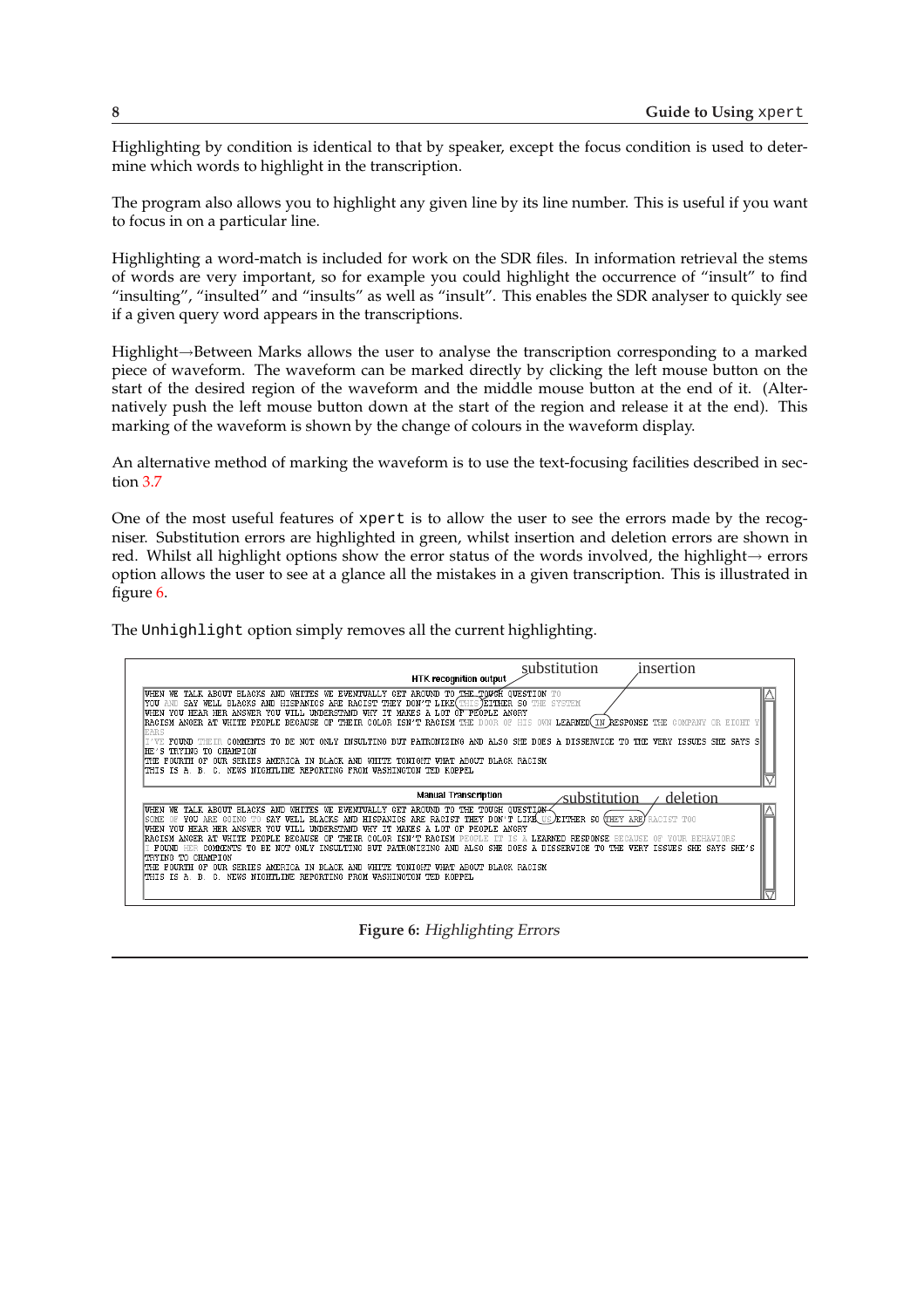## <span id="page-12-0"></span>**3.3 Playing The Audio**

The play menu has the following options:

- Play Entire File
- Play Between Marks
- Line Number
- Stop

The play options do not highlight the transcriptions or alter the view of the waveform, they simply play the audio. If the region being played is currently within the display of the waveform, then the appropriate region is highlighted and the cursor moves across the waveform display as the speech is played.

"Play Between Marks" can be used to play part of the waveform which has been marked in the way described in section 3.2. An example of this is illustrated in figure 7



**Figure 7:** Playing Between Marks

Audio can also be played by line-number. If the user is unsure which line number they want to play, they can click on a word in the transcription and read the line-number information field, or used the highlight  $\rightarrow$  line-number option.

The "stop" option can be used to stop all audio (and tracking if applicable) and is identical to the "STOP" button in the the right of the screen.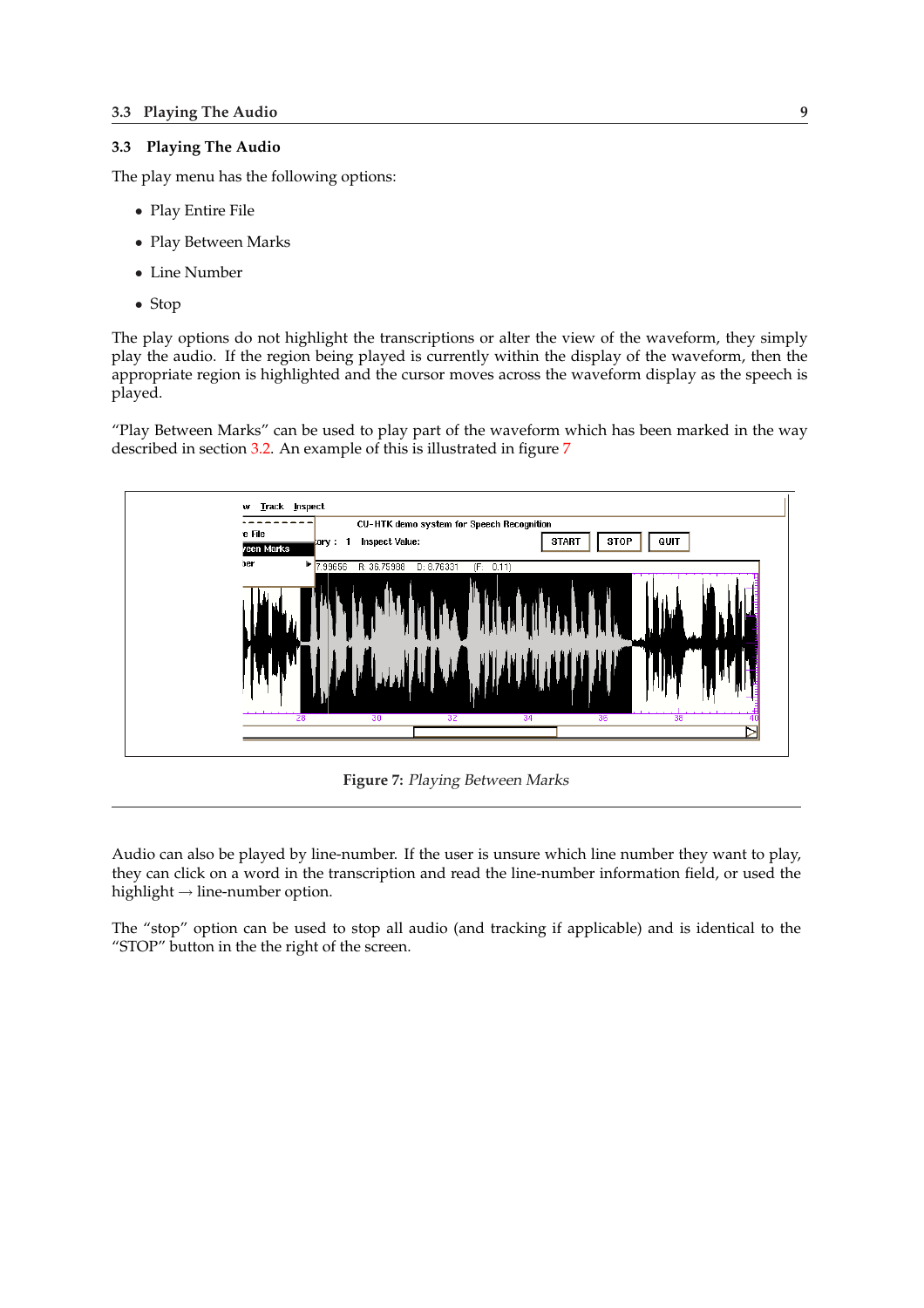## <span id="page-13-0"></span>**3.4 Viewing The Waveform**

The view menu has the following options:

- Zoom In
- Zoom Out
- Zoom Full Out
- View Between Marks
- Page Forward
- Page Back
- Line Number
- Reset

View commands simply change the view of the waveform displayed on the screen. They do not play the audio or highlight the transcriptions.

The zoom commands allow the user to analyses part of the waveform in more detail. The effect of zooming into the waveform is illustrated in figure 8.

The marks for "View Between Marks" are set in the same way as for highlighting or playing between marks, and this option allows more detail to be seen when playing between marks, as the view can zoom in to just the relevant part of the waveform.

Page forward and back allows the user to move through the waveform using the same magnification throughout. The scrollbar can also be used to move through the waveform. Pushing the left mouse button down on the position indicator in the scrollbar and dragging to the correct place before releasing moves the waveform view continuously. An alternative to this is to click the right mouse button on the location you want to move to.

An option is also included to allow you to zoom in to any given line to see it in more detail.

Reset just sets the view to the default shown on loading. This starts at the beginning of the file, and given a relatively small file, will show the whole file on the display.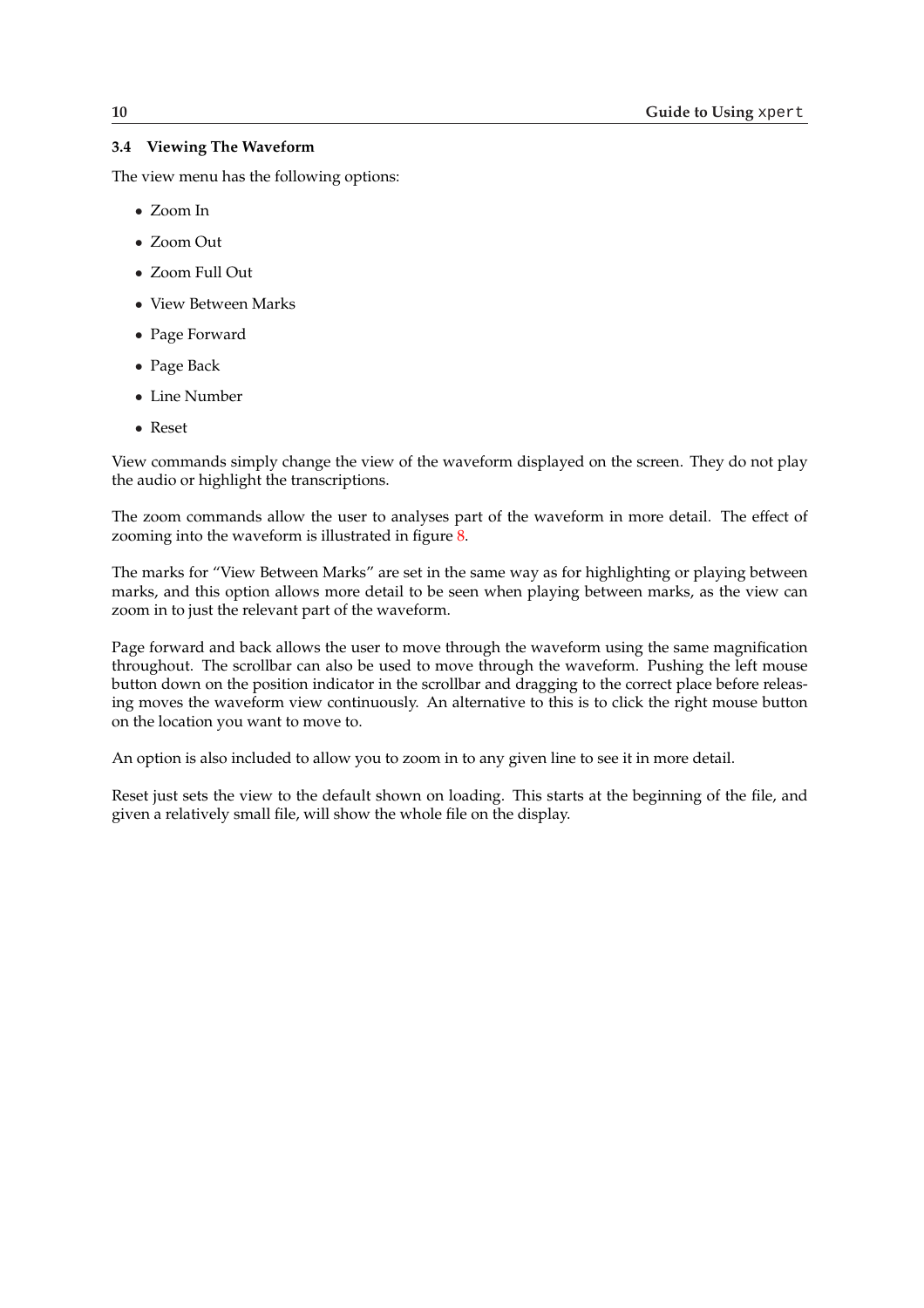

**Figure 8:** Zooming into the Waveform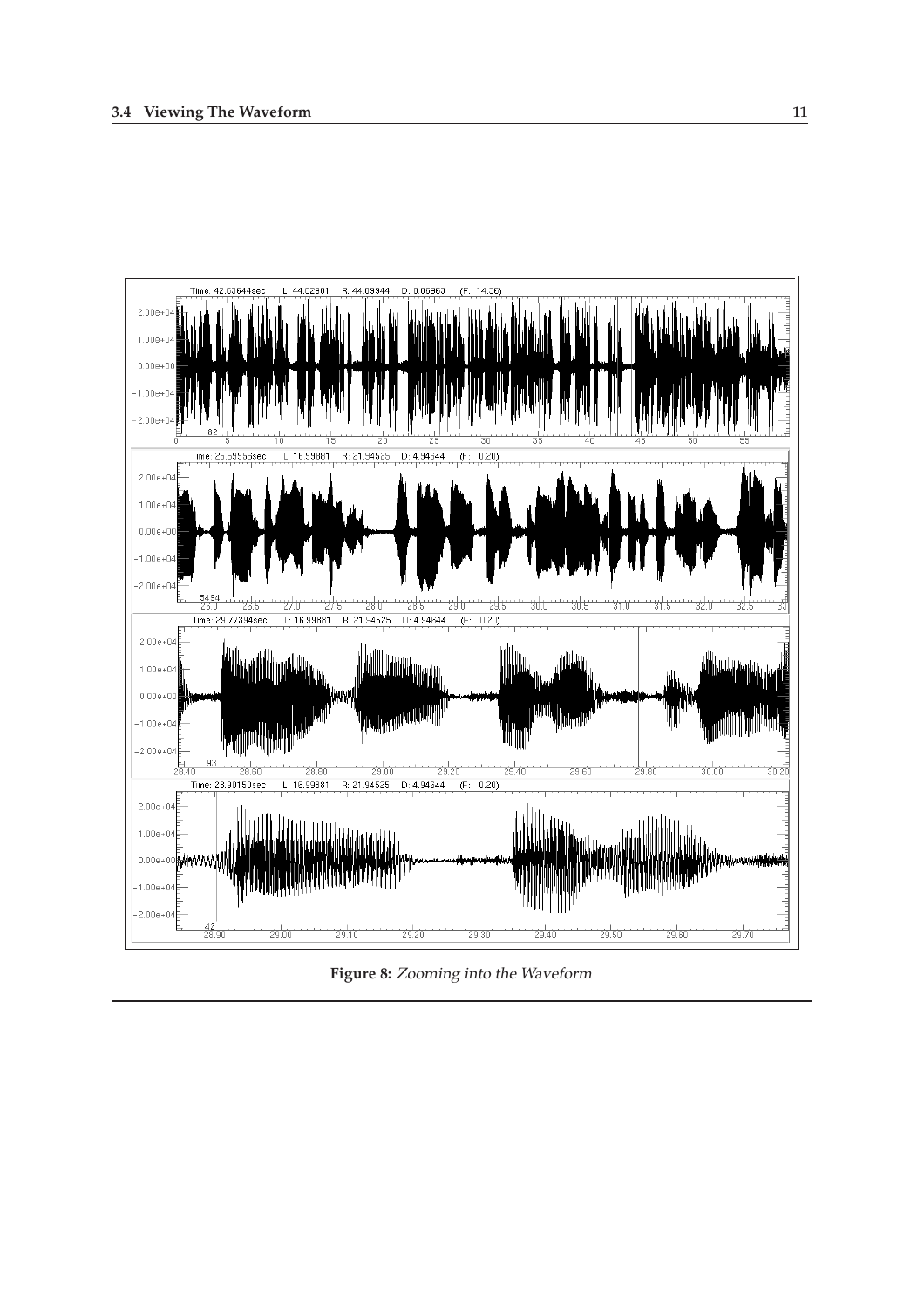## <span id="page-15-0"></span>**3.5 Tracking The Performance**

The tracking options allows synchronised viewing, highlighting by word, and audio playback to enable the user to access all the sources of information at once. The menu consists of:

- Entire File
- Line Number
- Speaker
- Condition

To track a line, the waveform display is set to show just that line and the corresponding line on the manual transcription is highlighted. The audio for that line is then played synchronously with the cursor moving over the waveform, and the words in the recognition output being highlighted. A correctly recognised word is highlighted in blue, an insertion error in red and a substitution error in green. Any correct words are unhighlighted when the audio reaches the next word, whereas errors are kept highlighted until the end of the line. This enables the user to track the errors more easily.

An example of tracking a file is given in figure 9



**Figure 9:** Tracking the Waveform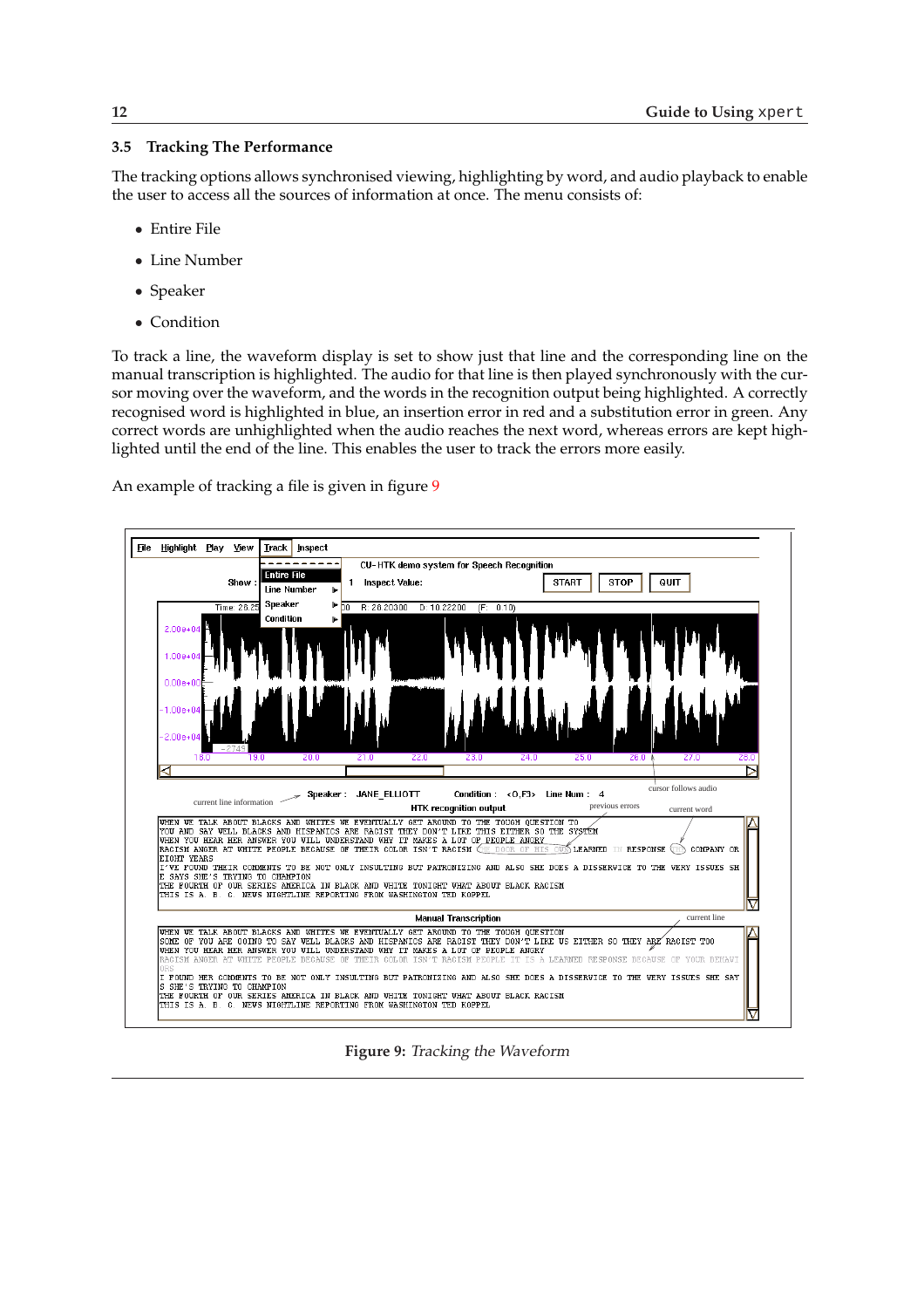<span id="page-16-0"></span>Tracking the entire file just goes through the lines in turn, whereas tracking a given speaker tracks the lines relevant to the chosen speaker and displays the speakers name on the display. Condition tracking is analogous to speaker tracking except it uses the focus condition as identification.

Pressing the "START" button is identical to tracking the entire file. If the tracking is no longer required at any point in time, simply press the "STOP" button.

## **3.6 Inspecting Parameters**

The inspect menu consists of:

- Number of Lines<br>• HTK Number of
- HTK Number of Words
- Manual Number of Words
- Error Stats (Correct, Insertion, Substitution, Deletion)
- Beginning of File<br>• Fnd of File
- End of File
- Length of File<br>• Frrors by Spea
- Errors by Speaker
- Errors by Condition<br>• Errors in Line
- Errors in Line
- Relative Start of Line<br>• Relative End of Line
- Relative End of Line
- Length of Line
- Speaker of Line
- Condition of Line
- View of Wave (Start:End)

Once the option has been selected, the parameter value appears on the screen after the "inspect value" label. An example showing the error stats is shown in figure 10.

The beginning and end of file values are useful when the files being analysed are part of a larger file group. For example, looking at one story in a show, or 5 minutes of the evaluation data. It allows the information about the ordering of the files to be retained in an additional form to the story number.

The error breakdown by line, condition and speaker allows any problems due to poor modelling of any given class to be seen at a glance.



**Figure 10:** Inspecting the Transcription Errors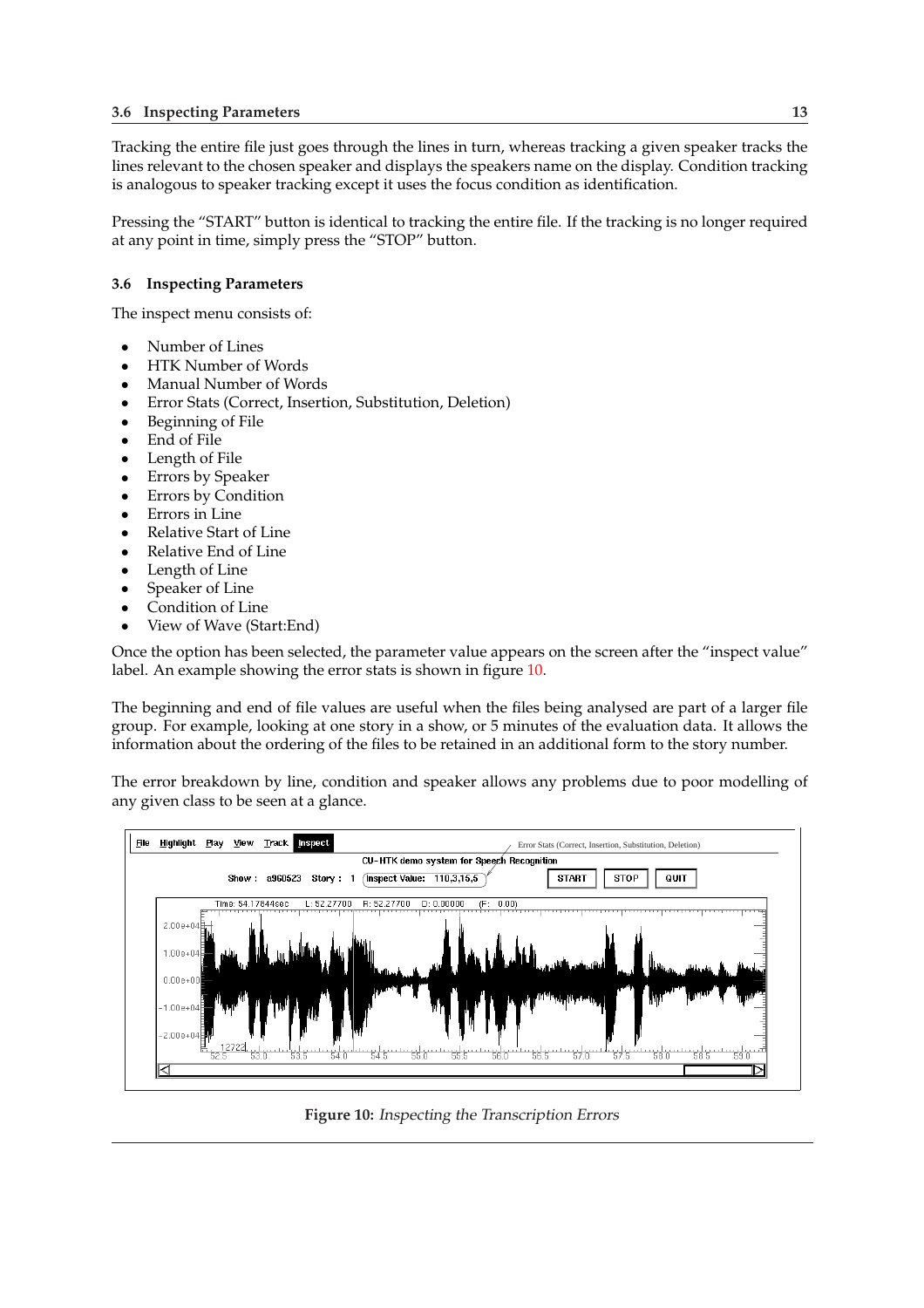## <span id="page-17-0"></span>**3.7 Text Focusing**

Text focusing allows the user to home in on a particular part of the broadcast using the text. This is especially useful because errors highlighted in the text can quickly be identified in the waveform, and the corresponding transcription and audio analysed.

By right-clicking on a word in the recogniser transcription, that word is highlighted, marked on the waveform and zoomed-in on. **Play**→**Between Marks** can then be used to play the audio for that word. The corresponding line of the reference transcription is also highlighted. This allows intra-word difficulties, such as the introduction of background music during a word, to be analysed

Middle-clicking on a word in the recogniser output focuses on the word plus two words of context on either side, giving 5 words in total. This allows problems which occur at word boundaries or those due to incorrect word sequences to be analysed. This is illustrated in figure 11.

Left-clicking on a word in either the manual or the recogniser transcription highlights and marks the corresponding line. This is most useful when analysing errors of a given speaker and/or focus condition.



**Figure 11:** Text-Focusing on <sup>a</sup> Word with Context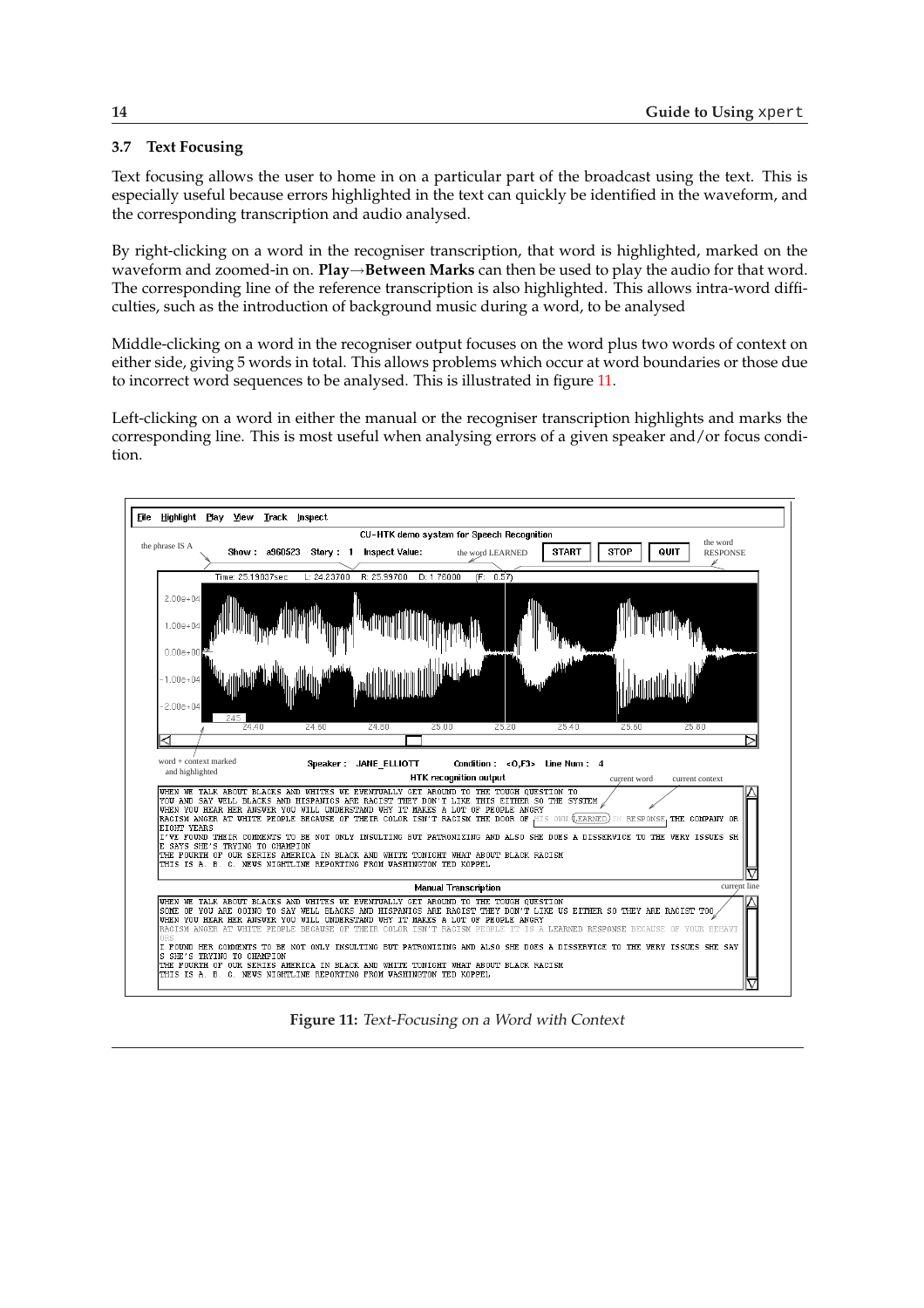## 4 ANALYSIS WITH xpert

<span id="page-18-0"></span>xpert has been used to analyse several transcriptions and locate the causes of the errors within them. This has been particularly successful with the SDR transcriptions, due to their higher error rates. The conclusions from using xpert to analyse some SDR stories are given below.

One possible indication of the cause of errors can be to look at the length of the error sequence. Similar acoustic/syntactic words which are simply misrecognised cause only 1 mistake. Often this does not prevent the reader from extracting the meaning of the transcription. If a whole phrase is recognised incorrectly however, it is very difficult for the user to recover the information (or even topic) in the original audio. This is especially problematic for retrieval and topic identification tasks. For this reason the table of error-length versus frequency of occurrence is presented for all the evaluated stories.

———————————————————————–

Story : a960523.1 Stats : 96 correct, 4 insertion, 15 substitution, 18 deletion. Error Rate: 28% Average Length of Error: 3.17 words Mode Length of Error: 1 word

|                    | Corr | Ins | Sub | Del | WER   |
|--------------------|------|-----|-----|-----|-------|
| TED KOPPEL         | 45   |     |     |     | $2\%$ |
| <b>JANE_ELLIOT</b> | 25   |     | 13  | h   | 52%   |
| <b>BOB WOODSON</b> | 26   |     |     |     | 3%    |
| ABC NLI ANNOUNCER  |      |     |     | 12  | 100%  |
| F3                 | 96   |     | 15  | 18  | 28%   |

Breakdown of Errors by Speaker and Condition

| Num Words                        |  |  |  |
|----------------------------------|--|--|--|
| Frequency                        |  |  |  |
| Analysis of Error by Word Length |  |  |  |

Problem: Music/Speech Detection

Causes: 12 deletion errors

The story ends with some music followed by speech with the music still playing. The pre-recognition segmenter has correctly recognised the portion of pure music as music and thrown it away, but has also incorrectly recognised the following portion of music and speech as pure music and also discarded it. Reinstating this segment and running the recogniser on it produces all 12 words correctly. Thus, these 12 errors can be prevented by using a more accurate music/speech classifier.

### Problem: Female Modelling

Causes: 13 substitution, 6 deletion, 4 insertion errors

In the story there are 2 errors in 73 male-spoken words (excluding the music problem mentioned above), but 23 errors in 44 female-spoken words. This suggests work on improving models for female speakers may help reduce error rate.

## Problem: Word Substitution

Causes: 2 substitution errors

Twice the word "HER" has been recognised as "THEIR". This is the only mistake in the male-spoken words. The words are similar both acoustically and syntactically, but the correct one could be chosen from the situation context, namely that there is only one person being referred to. This however is not a major error.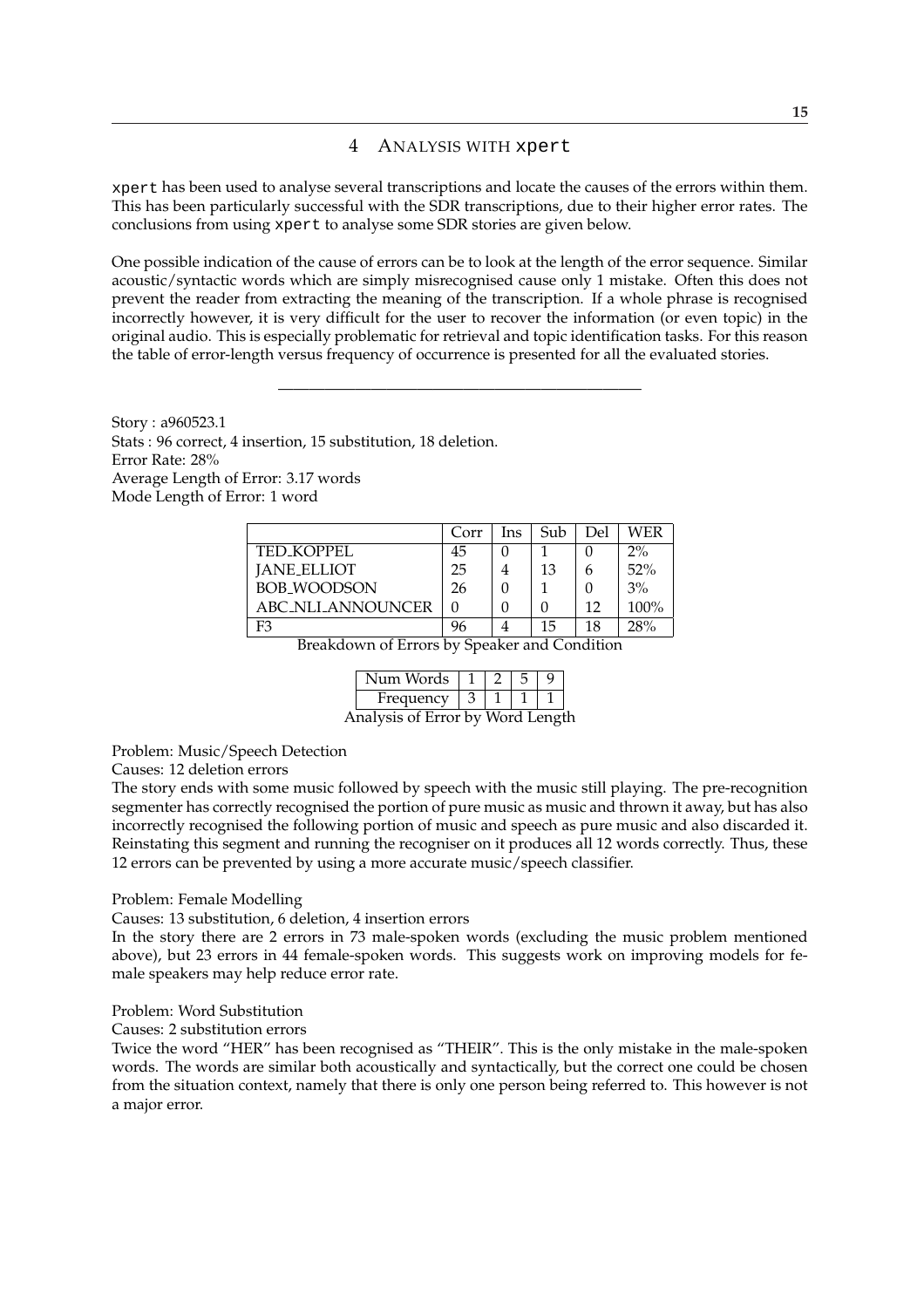Story: g960515.3 Stats: 223 correct, 4 insertion, 38 substitution, 8 deletion. Error Rate: 18% Average Length of Error: 1.91 Mode Length of Error: 1

|                 | Corr | Ins | Sub | Del | WER      |
|-----------------|------|-----|-----|-----|----------|
| LINDEN SOLES    | 140  |     |     | 3   | 6%       |
| <b>BOB_DOLE</b> | 50   |     | 19  | 3   | 30%      |
| <b>AL_GORE</b>  | 33   | 3   | 13  | 2   | 37%      |
| F0              | 123  |     | 6   | 3   | $7\%$    |
| F <sub>2</sub>  | 50   |     | 19  | 3   | $30\%$ * |
| FX              | 33   | 3   | 13  | 2   | $37\%$ * |
| F4              | 17   |     |     |     | $0\%$    |

| ᅯᇬ<br>15      |  |  |  |
|---------------|--|--|--|
| $11 \rho nCV$ |  |  |  |

Problem: Onset of New Condition/Speaker

May Cause: 7 substitution, 2 insertion.

The first 4 words of the onset of BOB DOLE(F2) and 5 words of AL GORE(FX) are incorrect. This suggests there may be problems at speaker boundaries. Could possibly be helped by clustering similar speakers together (if a larger amount of data is being used).

\*Problem: Telephone Models

May Cause: 19 substitution, 3 deletion.

The error rate is much higher for the section labelled telephone bandwidth (F2) (and FX) than the standard (F0). Before recognition all the segments are automatically classified as narrowband or wideband. By subsequent manual inspection of the relevant segments it was found that every segment in this story was classified as wideband, despite the manual labelling of many words as F2 and FX. It is possible that the manual labelling may be unreliable, but it would be interesting to compare the recognition of the regions concerned using the telephone models.

Problem: Spontaneous Speech

May Cause: 3 insertion, 13 substitution, 2 deletion.

The FX section is spontaneous speech with slight background noise. The speaker constantly varies his speaking rate, adds extra pauses, and includes hesitations and repeated words. Possible improvements might come from building a language model which can cope with such ungrammaticalities.

## Problem: Relative Weight of the Language Model

May Cause: 17 substitution and 2 insertion errors.

The breakdown of error lengths is given above. It is possible that the language model is biasing the recogniser against the correct sequence of words following an incorrect initial word, producing the 3-5 word error sequences. Less relative weighting of the language model against the acoustic model, faster recovery of out-of-vocabulary (OOV) words or incorrect words in the language model may reduce this problem, although this is not as significant in this show as in some of the others.

#### Problem: Abbreviations

Causes: 1 deletion, 2 substitution, 1 insertion.

Different interpretations of the same thing, such as "HE IS" instead of "HE'S" and "REELECTION" instead of "RE ELECTION" cause a few errors. This does not cause a problem for the reader, but a standard form could be advantageous for retrieval problems. Note though this is not generally a problem if filtered transcripts are used.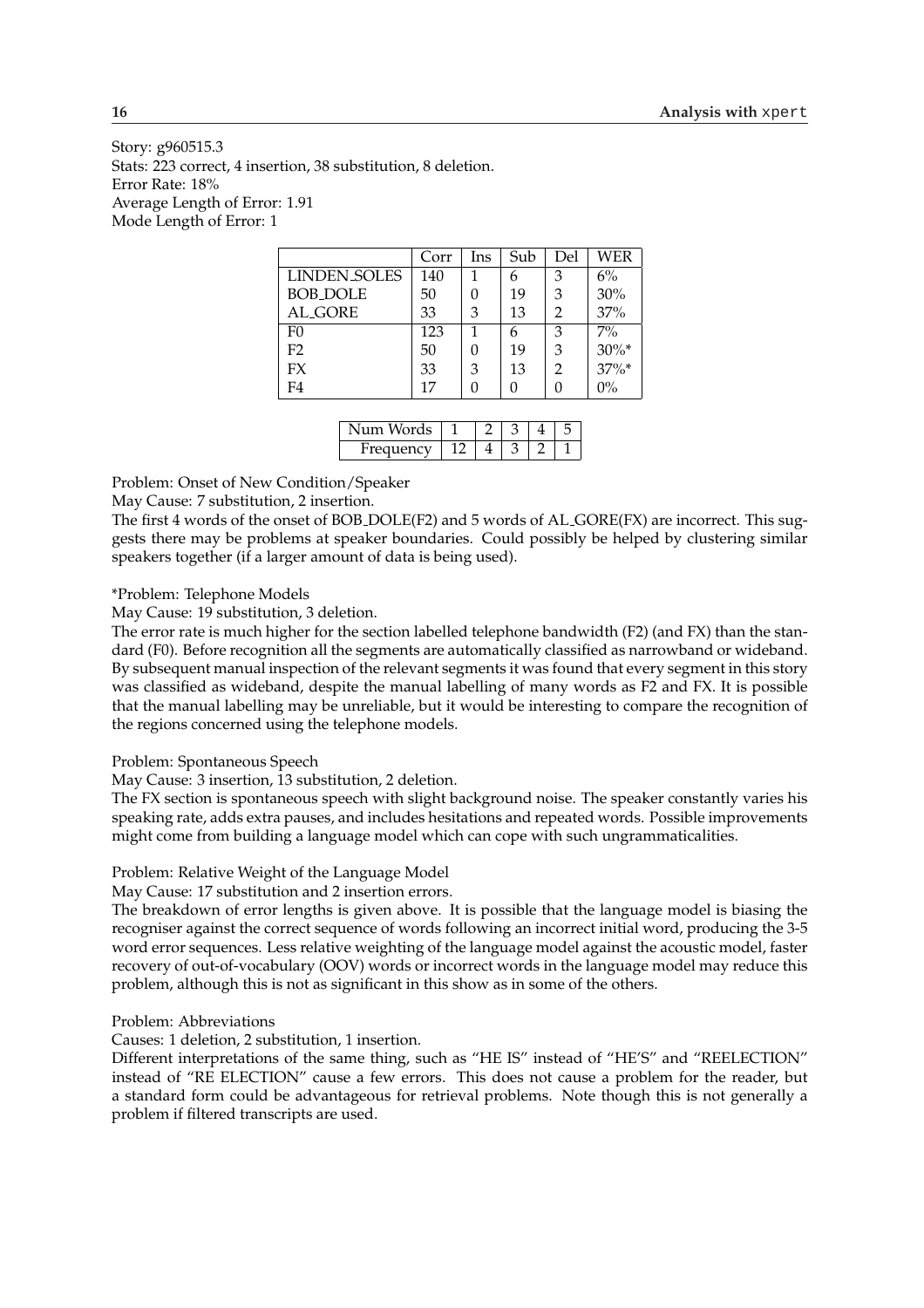Story: g960515.8 Stats: 207 correct, 26 insertion, 122 substitution, 32 deletion Error Rate: 49% Average Length of Error: 3.36 words Mode Length of Error: 2 words

|                      | Corr | Ins | Sub | Del | WER      |
|----------------------|------|-----|-----|-----|----------|
| ROBERT VITO          | 166  | 19  | 56  | 8   | 36%      |
| RON HOFSTETTER       | 27   | 4   | 48  | 22  | 76%      |
| <b>BUFFALO TIGER</b> | 14   | 3   | 18  | ာ   | 67%      |
| FX                   | 188  | 24  | 115 | 32  | $50\%$ * |
| F4                   | 19   |     |     |     | 37%      |

Problem: Story Boundary

Cause : 1 Deletion Error

The first word of the story was correctly recognised, but occurred across the story boundary and was therefore deleted from the transcription. This should be changed so that the word is assigned to the story in which its midpoint occurs, and the start/end time of the word adjusted accordingly. This would eliminate this error.

Problem: Background Noise and Uncertain Speaker Rate.<sup>2</sup>

The performance on the "location report" in this program is consistently bad throughout. There is a lot of background noise, such as water, helicopters and alligators. The speech is spontaneous and suffers from a large variation in speaker rate, with un-natural gaps in the middle of phrases. This seems to throw the language model and results in more insertions than seen in the previous two stories.

### Problem: Weight of the Language Model

The length of the errors in the HTK transcription (i.e. substitution and insertion) given in words are:

| 1 <sub>m</sub><br>$\sqrt{2}$<br>ື |   |  |  |  |  |
|-----------------------------------|---|--|--|--|--|
| roc<br>.                          | ັ |  |  |  |  |

giving an average length of each mistake of 3.36 words. In some cases the transcription does not get anywhere near the correct answer, e.g.

**HTK:** IT'S JUST LIKE A LOT OF THINGS OUT POLLS *SOME* PRACTICAL MATTER WHETHER YOU THINK *THAT CAN* BREATHE *UNDERWATER AND* THERE ARE VERY WELL LET ME GO ON *AND SO* ARE *THEY* CAN'T JUDGE *A* GOOD THING.

**REFERENCE:** WATER MOCCASINS UH POSE *SOME* THREAT IN THAT THEY'RE ONE OF THE FEW SNAKES *THAT CAN* BITE *UNDER WATER AND* UH THEY WILL BITE REPEATEDLY UH *AND SO* UH *THEY* CAN INJECT QUITE *A* BIT OF VENOM INTO YOU.

Maybe in this case the acoustic models should have had more weighting than the language model. This might cause more errors elsewhere, but may reduce the chance of a long series of errors.

<sup>&</sup>lt;sup>2</sup>All this show, including the FX portions were classified as wideband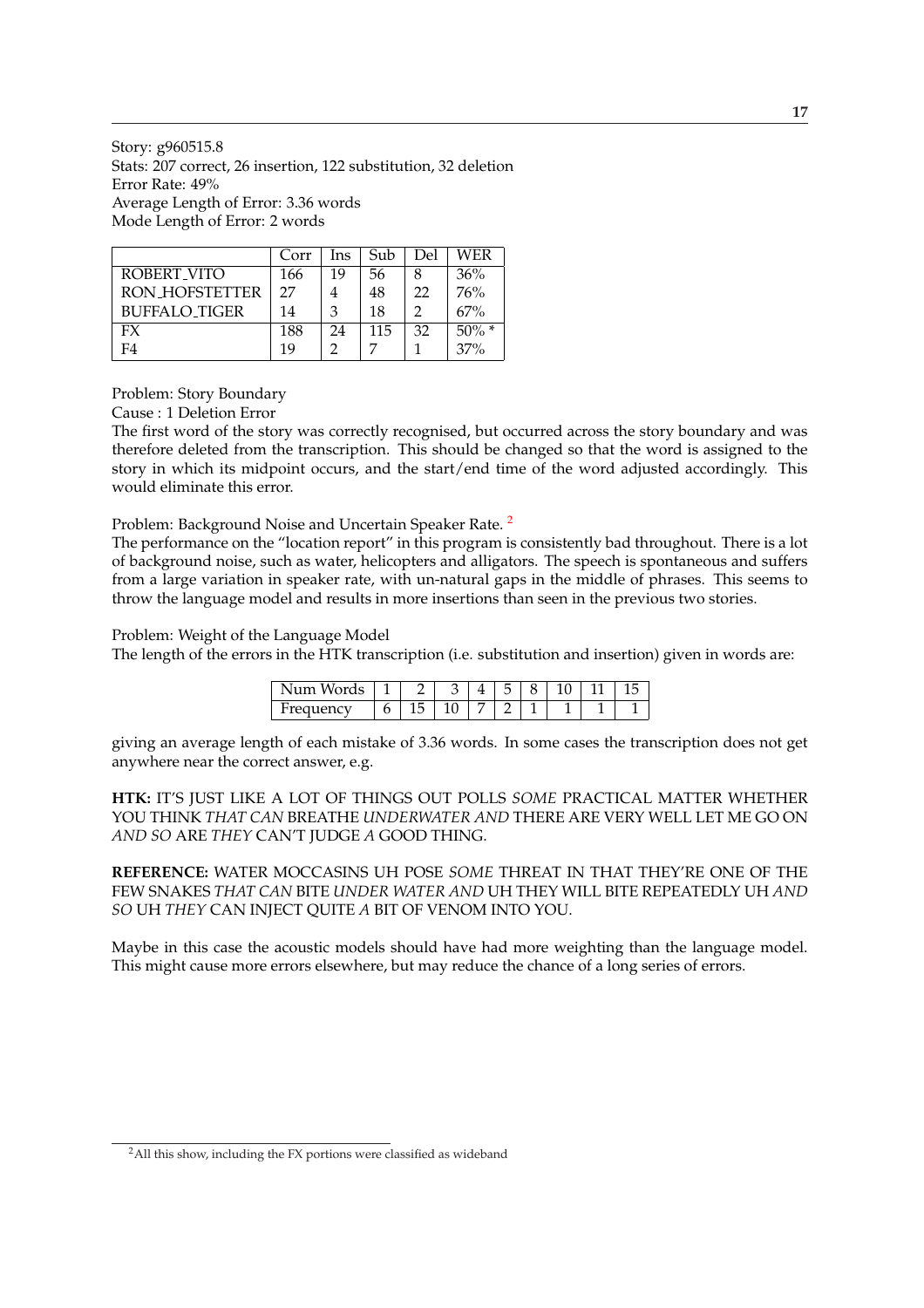Story: k960603.8 Stats: 257 correct, 31 insertion, 78 substitution, 5 deletion Error Rate: 33% Average Length of Error: 2.42 words Mode Length of Error: 1 word

|                    | Corr | Ins | Sub | Del | WER |
|--------------------|------|-----|-----|-----|-----|
| DAVID_BRANCACCIO   | 148  | 6   | 15  |     | 13% |
| <b>FRANK_VOGEL</b> | 109  | 25  | 63  |     | 52% |
| F <sub>0</sub>     | 94   | З   | 5   |     | 8%  |
| F <sub>1</sub>     | 54   | 3   | 10  |     | 21% |
| F2                 | 109  | 25  | 63  |     | 52% |

| 1 с              |  |  |  |  |
|------------------|--|--|--|--|
| 32.037<br>$\sim$ |  |  |  |  |

Problem: Pronunciations variants missing from the dictionary: Causes: 5 substitution, 1 insertion

The following entries appear in the dictionary:

**KENYA k eh n y ax AH aa A ax** However, in the audio they are pronounced: **KENYA k iy n y ax AH ax**

Problem: Spontaneous Speech (F1)

The error rate increases from 8% to 21% when switching from planned to spontaneous speech. This may be due in part to a breakdown in grammaticality of the speech confusing the language model and also the varying speaker rate and intermittent silences and "filler" words. Work on designing special acoustic and language models for spontaneous speech may reduce this problem.

Problem: Telephone Models (F2)

In this show all the data manually labelled as F2 was automatically correctly classed as telephone bandwidth, and was recognised with the narrowband models. The error rate went from 13% to 52% when changing to the telephone bandwidth. This suggests better methods of modelling narrowband speech could dramatically improve the system performance.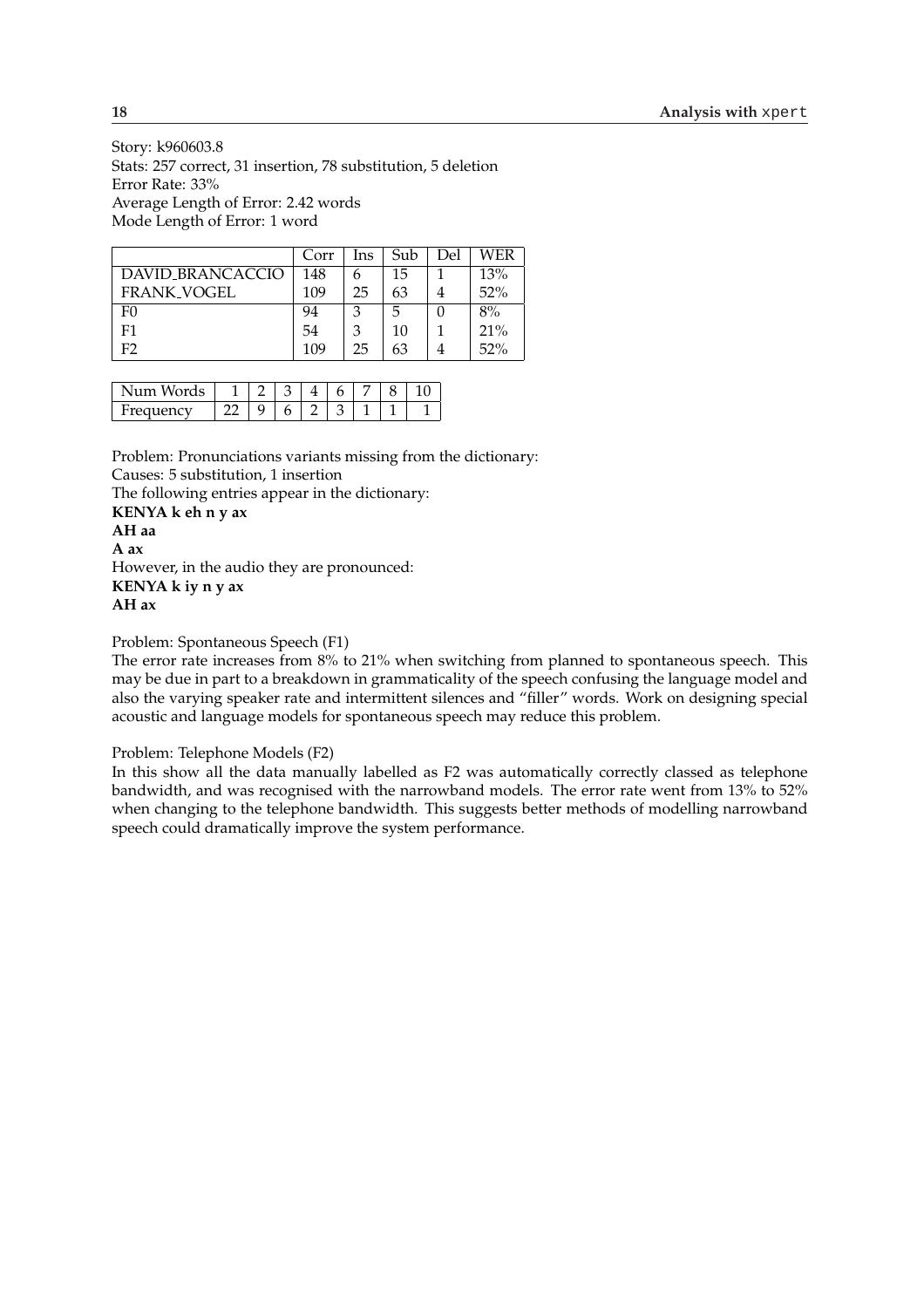HUB4: Evaluation 97, first 5 minutes Stats: 759 correct, 19 insertion, 76 substitution, 48 deletion Error Rate: 16% Average Length of Error: 1.61 words Mode Length of Error: 1 word

|                         | Corr      |          | Ins | Sub |    | Del            | WER |
|-------------------------|-----------|----------|-----|-----|----|----------------|-----|
| DAVID_BRANCACCIO        | 484       |          | 2   | 40  |    | 32             | 13% |
| <b>CHRISTOPHER_LOWE</b> | 142       |          | 9   | 12  |    | 9              | 18% |
| <b>FRANK CONTRERAS</b>  |           | 116<br>6 |     | 17  |    | 3              | 19% |
| <b>DAVID_SHIELDS</b>    | 17        |          | 2   | 7   |    | 4              | 46% |
| F <sub>0</sub>          | 101       |          | 0   | 8   |    | 1              | 8%  |
| F <sub>3</sub>          | 32        |          |     | 1   |    | $\overline{2}$ | 8%  |
| F4                      | 321       |          |     | 25  |    | 28             | 14% |
| FX                      | 305<br>18 |          | 42  |     | 17 | 21%            |     |
| Num Words               |           | 2        | 3   |     | 5  |                |     |
| Frequency               | 37        | 11       | 4   | 4   |    |                |     |

## Problem: Tense of word

In some cases the correct stem of the word has been recognised, but the tense is wrong, leading to a substitution error. This occurs for example with:

| <b>KEEP</b>               |                   | <b>KEEPS</b>       |
|---------------------------|-------------------|--------------------|
| <b>WANT</b>               | $\rightarrow$     | <b>WANTS</b>       |
| SINCE IT CLOSED           | $\longrightarrow$ | <b>TO CLOSE</b>    |
| <b>BLAZE IS</b>           | $\rightarrow$     | <b>BLAZES</b>      |
| <b>ACCIDENTS</b>          | $\rightarrow$     | <b>ACCIDENT</b>    |
| MOTORS'                   | $\rightarrow$     | <b>MOTORS</b>      |
| <b>THE MAN</b>            | $\rightarrow$     | <b>MEN</b>         |
| <b>INDUSTRIAL AVERAGE</b> | $\longrightarrow$ | <b>INDUSTRIALS</b> |
|                           |                   |                    |

Since the majority of these are very similar acoustically, maybe a grammatical constraint is needed in the language modelling to choose the correct form of the word.

#### Problem: Standardisation of Transcriptions

Several errors are due to different transcriptions of the same thing. For example "MINIVAN" not "MINI VAN" or "HE'S" not "HE IS". This problem would be substantially reduced if standard filtering was carried out on the files used by xpert.

### Problem: Background Noise (FX)

The line spoken by David Shields has some background clicking on the audio. Coupled with a variable speaker rate, this accounts for the higher error rate of this line.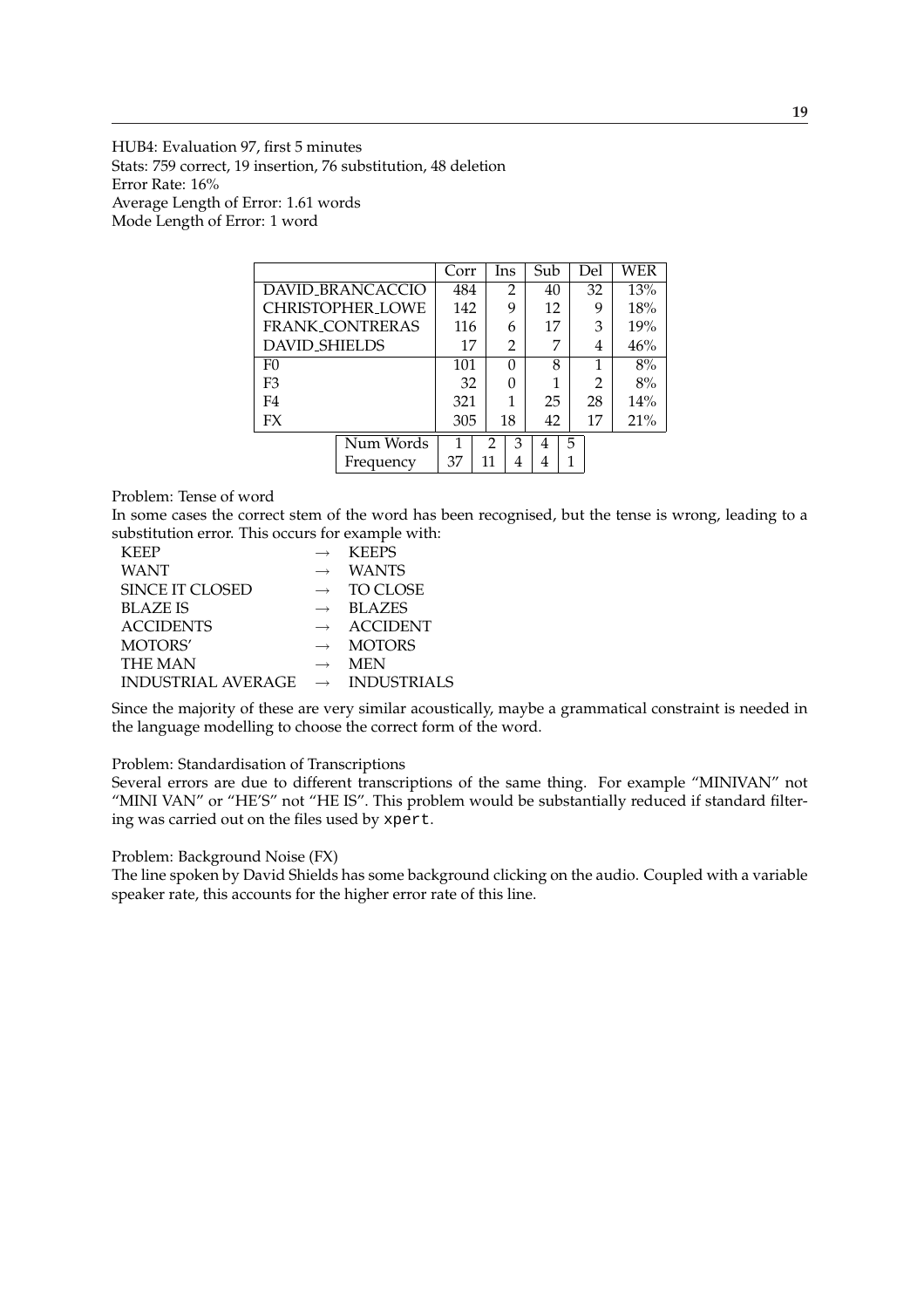## 5 CONCLUSIONS

<span id="page-23-0"></span>xpert has been shown to allow the user to quickly identify the location of all the errors in a transcription. These errors can easily be examined in further detail by listening to the audio and viewing the waveform. The user can focus in on the error from the waveform, the manual transcription, the recogniser transcription, and the properties of the segment (such as speaker/condition) with all the sources of information being linked together.

The tracking feature allows the user to examine all the information both aurally and visually simultaneously and helps understand the context of the errors.

The presenting of error statistics by line, speaker, condition and story allows the user to easily spot trends due to poor modelling and therefore suggest areas for further work.

xpert successfully allows the user to locate the errors in a transcription, and although it has been shown in section 4 to help identify systematic errors and their causes, future development of this system should be aimed at incorporating more automatic analysis of the errors. This could include automatic evaluation of the length of error sequences and the proportion of errors occurring at segment changes. The latter is especially important if speaker adaptation is being used.

Further extensions include allowing the user to examine the segments used in the recognition to determine whether a wideband, narrowband, male, female or gender-independent model set was used; and including the pronunciation dictionary to identify missed pronunciations or OOV words.

### 6 ACKNOWLEDGEMENTS

The twsh libraries which xpert requires are provided by Entropic Inc.  $($  $)$  1998). Thanks also go to Paco Gimenez-Galanes and Patrick Gosling for help in writing the code and Steve Young and Phil Woodland for patiently trying it out whilst it was being developed.

This work was supported by EPSRC grant GR/L49611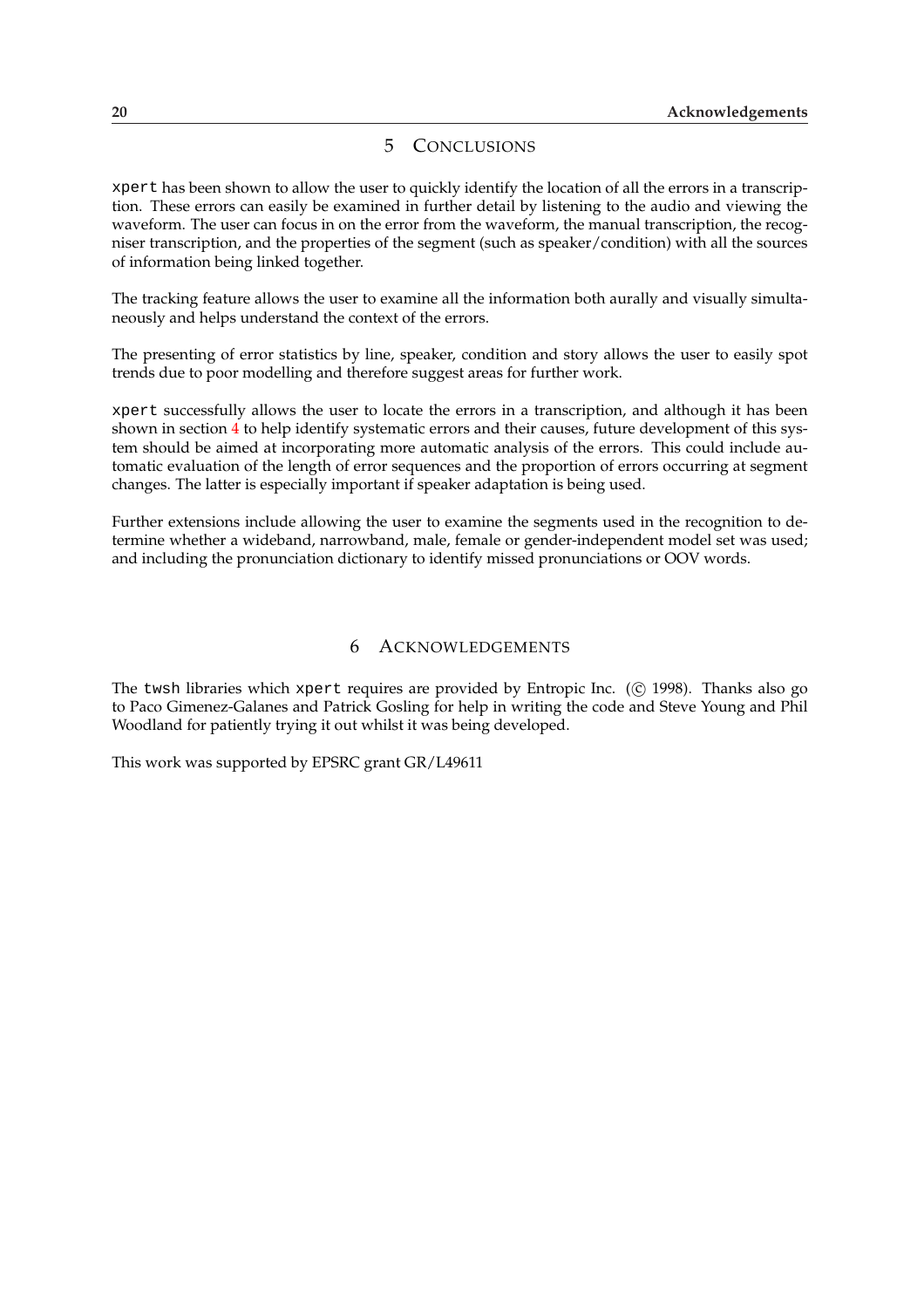## <span id="page-24-0"></span>A FOCUS CONDITIONS FOR BROADCAST NEWS

- F0 baseline broadcast speech (clean, planned)
- F1 spontaneous broadcast speech (clean)
- F2 low fidelity speech (wideband/narrowband)
- F3 speech in the presence of background music
- F4 speech under degraded acoustical conditions
- F5 non-native speakers (clean, planned)
- FX all other speech (e.g. spontaneous non-native)

## B FILES REQUIRED FOR PROCESSING

The Spoken Document Retrieval (SDR) System uses several different types of files. Each of these are described briefly in the following sections.

The recognition is done on a show basis, but information about a given story can be extracted using the tool extract story.pl

Once the relevant files have been produced for a given story, xpert can be run on this story, independent of its length, number of speakers, conditions etc.

#### **B.1 SPH Files**

The Sphere (SPH) files are provided by NIST on a show basis. They can be viewed in xwaves or chopped into smaller (segment-based) chunks using w\_edit. This can be done automatically within the script extract story.pl for a given story with the output being placed in the file \$homedir/x \$story \$num.sph .

#### **B.2 NDX Files**

The index (NDX) file is provided by NIST for the spoken document retrieval task. It contains the start and end times of each "section" along with a classification into the type

```
[ Story | Filler | Local News | Commercial | Sports Report ]
```
and an ID number of the form "\$show.\$number". Each "Story" also has a "Topic" field which is nominally undetermined.

An example of an NDX file for the a960523 show on the TREC6 eval task is

```
<Episode Filename=a960523.sph Program="ABC_Nightline" Scribe="Jonathan_Cole"
Date="960523:2330" Version=2 Version_Date=970130>
s < Section S time=399.063 E time=458.350 Type=Filler ID="a960523.1" >
<Section S_time=458.350 E_time=565.692 Type=Story Topic="undeterm" ID="a960
523.2" >
<Section S_time=565.692 E_time=968.063 Type=Story Topic="undeterm" ID="a960
523.3" >
<Section S_time=968.063 E_time=975.381 Type=Filler ID="a960523.4" >
<Section S_time=1131.854 E_time=1299.901 Type=Story Topic="undeterm" ID="a9
60523.6" >
<Section S_time=1299.901 E_time=1497.129 Type=Story Topic="undeterm" ID="a9
60523.7" >
<Section S_time=1497.129 E_time=1525.549 Type=Filler ID="a960523.8" >
<Section S_time=1691.365 E_time=1903.000 Type=Filler ID="a960523.10" >
</Episode>
```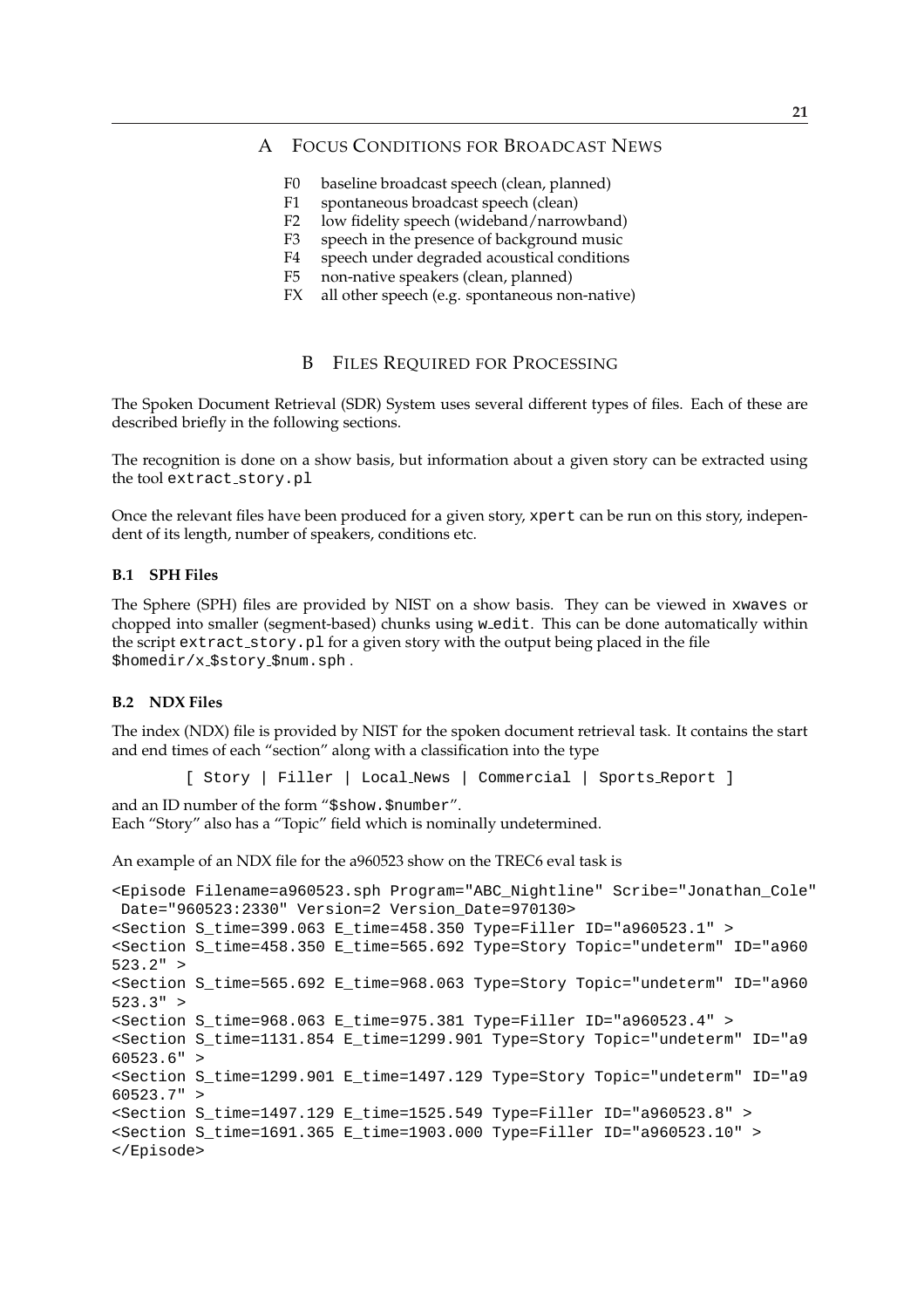### <span id="page-25-0"></span>**B.3 UEM Files**

The Unpartitioned Evaluation Map (UEM) File is generated from the NDX file using the ndx2uem.pl tool. This contains the showname, channel, start time and end time for each section in the corresponding ndx file.

An example of a UEM file for the a960523 show is given below.

```
;; File: a960523.uem
;; Date: Mon Jan 12 12:22:07 1998
;; User: sej28
;;
;; Field 1: File ID
i: Field 2: Channel i: always 1
;; Field 3: Speaker ID ;; left out
;; Field 4: Start Time
;; Field 5: End Time
;;
a960523 1 399.063 458.350
a960523 1 458.350 565.692
a960523 1 565.692 968.063
a960523 1 968.063 975.381
a960523 1 1131.854 1299.901
a960523 1 1691.365 1903.000
;; end of file
```
### **B.4 MLF Files**

The output of the HTK automatic speech recognition system is a Master Label File (MLF). This contains the name of each of the parts which the segmenter generated and the recogniser subsequently transcribed. This is followed by the sentence marker <s> and the recognised words for that part. Each word also provides the start and end time relative to the start of the part given in 100nS units (frames) and an associated confidence score. The end of a part is signalled by the end of sentence marker </s> and a full-stop on its own.

An example of part of an MLF file for the show a960523 is given below.

```
#!MLF!#
"*/a960523_FWM0000_0039906_0041656_FW.rec"
0 200000 \langle s \rangle -117.364258
200000 1600000 WHEN -1078.953369
1600000 2800000 WE -881.799561
2800000 5600000 TALK -2138.101074
5600000 9100000 ABOUT -2374.892578
9100000 13600000 BLACKS -3179.288574
<and so on until>
158200000 166200000 PEOPLE -4960.742188
166200000 169900000 ANGRY -2599.453125
169900000 175100000 </s> -2795.421875
.
"*/a960523_FWM0001_0041656_0044339_FW.rec"
0 5100000 <s> -2825.743652
5100000 12100000 RACISM -5316.588379
12100000 19200000 ANGER -4958.212891
<etc>
```
;;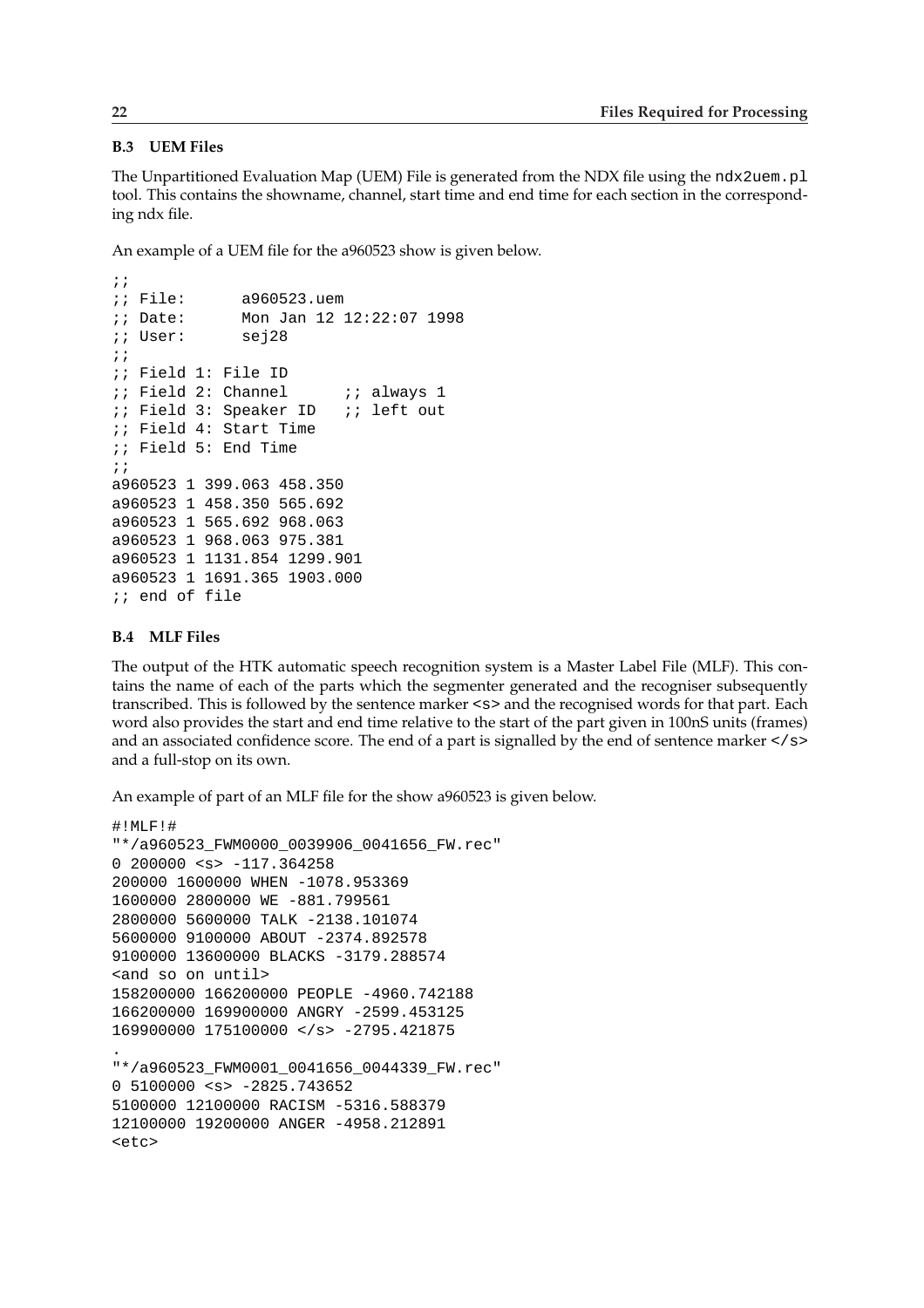### <span id="page-26-0"></span>**B.5 SRT Files**

The Spoken Recognition Transcription (SRT) file is generated by combining the MLF files for telephone and wideband speech from the HTK output with the story information contained within the NDX file. The MLFs are combined using the mlfs2mlf tool, and the conversion to SRT format is done using mlfndx2srt.<sup>3</sup>

Any word which falls across a story boundary is assigned to the story in which its midpoint occurs, and the start/end time is adjusted accordingly.

The SRT file for the MLF given above is:

```
<Episode Filename=a960523.sph Program="ABC_Nightline" Scribe="Jonathan_Cole"
Date="960523:2330" Version=2 Version_Date=970130>
<Section S_time=399.063 E_time=458.350 Type=Filler ID="a960523.1" >
<Word S_time=399.080 E_time=399.220> WHEN </Word>
<Word S_time=399.220 E_time=399.340> WE </Word>
<Word S_time=399.340 E_time=399.620> TALK </Word>
<Word S_time=399.620 E_time=399.970> ABOUT </Word>
...
<Word S_time=456.290 E_time=456.630> TED </Word>
<Word S_time=456.630 E_time=456.990> KOPPEL </Word>
</Section>
<Section S_time=458.350 E_time=565.692 Type=Story Topic="undeterm" ID="a9605
23.2" ><Word S_time=458.370 E_time=458.590> AND </Word>
<Word S_time=458.590 E_time=458.860> THEN </Word>
...
<Word S_time=1902.250 E_time=1902.320> THE </Word>
<Word S_time=1902.320 E_time=1902.890> PROGRAM </Word>
</Section>
</Episode>
```
Again the tool get story.pl extracts the information of a given story from this SRT file. This just involves picking out the relevant words and episode/section heading and storing them in the file: \$homedir/version\$version/x \$show \$story.srt

### **B.6 STM Files**

The Segment Time Marked (STM) file contains the manual transcription for each show, as supplied by NIST. It is marked on a segment basis (not a word basis like the SRT file) and gives the associated show, channel, speaker, start time, end time, condition and transcription of each "line" of speech. (A "line" here corresponds to a piece of homogeneous audio, namely that in which the speaker and audio condition stay constant).

The tool extract story. pl again enables the user to extract the relevant lines for a given story and place the result in the file  $\frac{1}{2}$  homedir/x\_\$show\_\$story.stm.

### **Care must be taken at the boundaries, however, as problems arise when the stm boundaries do not coincide with the story boundaries.**

The beginning of the STM file for the show a960523 is given below.

;; STM for File /home/solvea/hub4/ldc/hub4\_trans/aABC\_NLI/a960523.txt, Show ABC\_Nightline, Episode 960523:2330, Version 2 - 970130

<sup>&</sup>lt;sup>3</sup>N.B. an SRT file can also be produced from a CTM file using ctmndx2srt.pl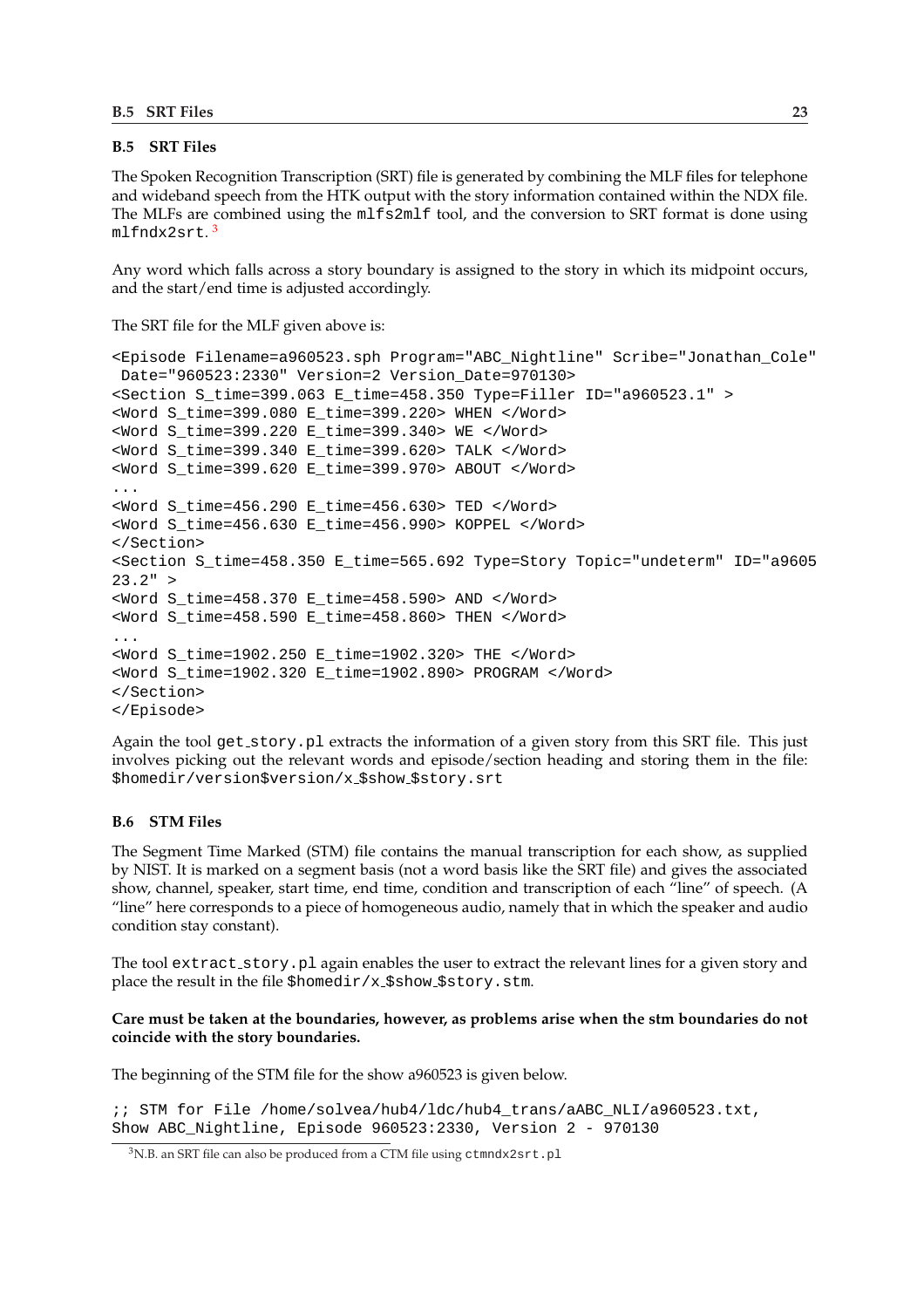```
;;
;; more comments about the format/condition categories
;;
a960523 1 Ted_Koppel 399.063 404.377 <O,F3> WHEN WE TALK ABOUT BLACKS
AND WHITES WE EVENTUALLY GET AROUND TO THE TOUGH QUESTION
a960523 1 Jane_Elliott 404.377 410.766 <O,F3> SOME OF YOU ARE GOING T
O SAY WELL BLACKS AND HISPANICS ARE RACIST THEY DON'T LIKE US EITHER
SO THEY ARE RACIST TOO
a960523 1 Ted_Koppel 410.766 417.044 <O,F3> WHEN YOU HEAR HER ANSWER
YOU WILL UNDERSTAND WHY IT MAKES A LOT OF PEOPLE ANGRY
```
#### **B.7 CTM Files**

The Conversation Time Marked (CTM) file is needed in order to generate the subsequent SGML file. It can be created using the srt2ctm.pl tool from an SRT file, or on a show basis directly from the MLF using mlf2ctm.pl.

It contains the story, channel, start-time, duration and word information. The CTM file for the beginning of the show a960523 is given below:

| a960523               | 1            | 399.08 0.14   | WHEN          |
|-----------------------|--------------|---------------|---------------|
| a960523 1             |              | 399.22 0.12   | WЕ            |
| a960523               | $\mathbf{1}$ | 399.34 0.28   | TALK          |
| a960523 1 399.62 0.35 |              |               | <b>ABOUT</b>  |
| a960523 1             |              | 399.97 0.45   | <b>BLACKS</b> |
| a960523 1             |              | 400.42 0.34   | AND           |
| a960523               | $\mathbf{1}$ | 400.76 0.47   | WHITES        |
| a960523               | $\mathbf{1}$ | 401.23 0.19   | WЕ            |
| a960523               | $\mathbf{1}$ | 401.42 0.49   | EVENTUALLY    |
| a960523               |              | 1 401.91 0.14 | GET           |
| a960523 1             |              | 402.05 0.85   | AROUND        |
| a960523               | $\mathbf{1}$ | 402.90 0.12   | TO            |

#### **B.8 SGML Files**

The SGML file contains the information about the differences between the manually transcribed STM file and the automatically transcribed CTM file. Generally filtering is applied before the comparison is made, but this is *not* the case with this analysis system.

The SGML file is generated by running:

\$sclite -F -l 80 -r \$stmfile stm -h \$ctmfile ctm -o sgml

This results in a file \$homedir/version\$version/x \$show \$num.ctm.sgml of the form:

```
<SYSTEM title="/home/texas1/sej28/demo/version1/x_a960523_1.ctm"
ref_fname="/home/texas1/sej28/demo/x_a960523_1.stm" hyp_fname="/
home/texas1/sej28/demo/version1/x_a960523_1.ctm" creation_date="
Fri Mar 13 17:42:22 1998" format="2.2" frag_corr="TRUE" opt_del=
"FALSE">
<LABEL id="O" title="Overall" desc="Overall">
</LABEL>
<LABEL id="F0" title="Baseline//Broadcast//Speech" desc="">
</LABEL>
...
<LABEL id="FX" title="All other speech" desc="">
```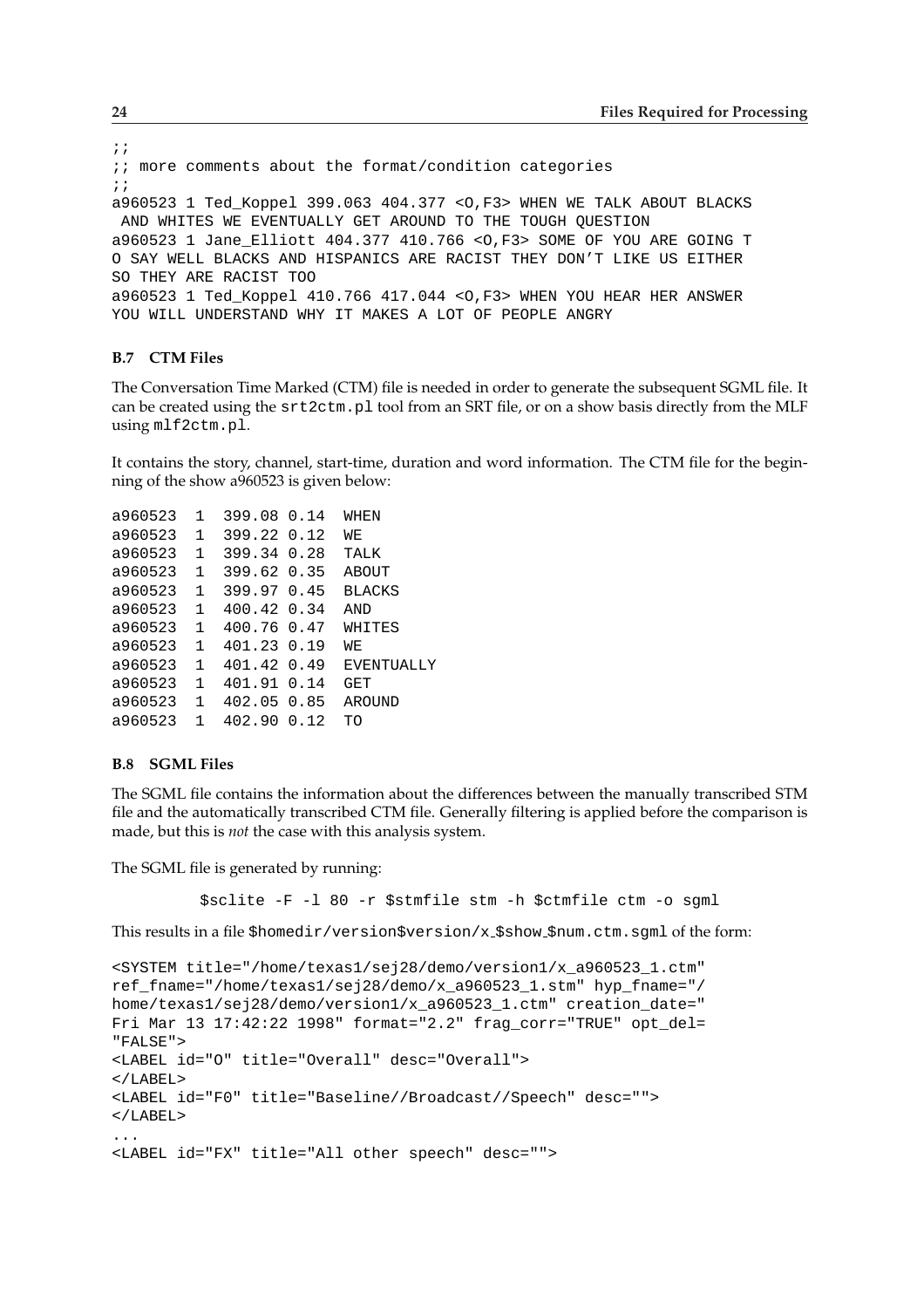```
</LABEL>
<CATEGORY id="0" title="" desc="">
</CATEGORY>
<CATEGORY id="1" title="1996 Hub4 Focus Conditions" desc="">
</CATEGORY>
<SPEAKER id="ted_koppel">
<PATH id="(ted_koppel-000)" word_cnt="15" labels="<o,f3>" file=
"a960523" channel="1" sequence="0" R_T1="399.063" R_T2="404.377
" word_aux="h_t1+t2">
C,"when","when",399.080+399.220:C,"we","we",399.220+399.340:C,"
talk","talk",399.340+399.620:C,"about","about",399.620+399.970:
C,"blacks","blacks",399.970+400.420:C,"and","and",400.420+400.7
60:C,"whites","whites",400.760+401.230:C,"we","we",401.230+401.
420:C,"eventually","eventually",401.420+401.910:C,"get","get",4
01.910+402.050:C,"around","around",402.050+402.900:C,"to","to",
402.900+403.020:C,"the","the",403.020+403.150:C,"tough","tough"
,403.150+403.410:C,"question","question",403.410+404.160
</PATH>
<PATH id="(ted_koppel-001)" word_cnt="16" labels="<o,f3>" file=
"a960523" channel="1" sequence="2" R_T1="410.766" R_T2="417.044
" word_aux="h_t1+t2">
C,"when","when",410.780+410.970:C,"you","you",410.970+411.130:C
,"hear","hear",411.130+411.800:C,"her","her",411.800+412.090:C,
"answer","answer",412.090+412.950:C,"you","you",412.950+413.120
:C,"will","will",413.120+413.300:C,"understand","understand",41
3.300+413.880:C,"why","why",413.880+414.080:C,"it","it",414.080
+414.200:C,"makes","makes",414.200+414.420:C,"a","a",414.420+41
4.490:C,"lot","lot",414.490+414.760:C,"of","of",414.760+414.880
:C,"people","people",414.880+415.680:C,"angry","angry",415.680+
416.050
</PATH>...
</SPEAKER>
<SPEAKER id="jane_elliott">
<PATH id="(jane_elliott-000)" word_cnt="23" labels="<o,f3>" file=
"a960523" channel="1" sequence="1" R_T1="404.377" R_T2="410.766"
word_aux="h_t1+t2">
D,"some",,:S,"of","to",404.160+404.720:C,"you","you",404.720+404.9
20:D,"are",,:D,"going",,:S,"to","and",404.920+405.170:C,"say","say
",405.170+405.950:C,"well","well",405.950+406.350:C,"blacks","blac
ks",406.350+406.720:C,"and","and",406.720+406.790:C,"hispanics","h
ispanics",406.790+407.330:C,"are","are",407.330+407.400:C,"racist"
,"racist",407.400+407.790:C,"they","they",407.790+407.890:C,"don't
","don't",407.890+408.080:C,"like","like",408.080+408.300:S,"us","
this",408.300+408.570:C,"either","either",408.570+408.880:C,"so","
so",408.880+409.270:D,"they",,:D,"are",,:S,"racist","the",409.270+
409.430:S,"too","system",409.430+410.780
</PATH>
etc
```
Note, the comparison is given in speaker order, *NOT* chronological order. Each pair is given a value C(orrect), I(nsertion), S(ubstitution) or D(eletion) along with the start and end time of the hypothesised word.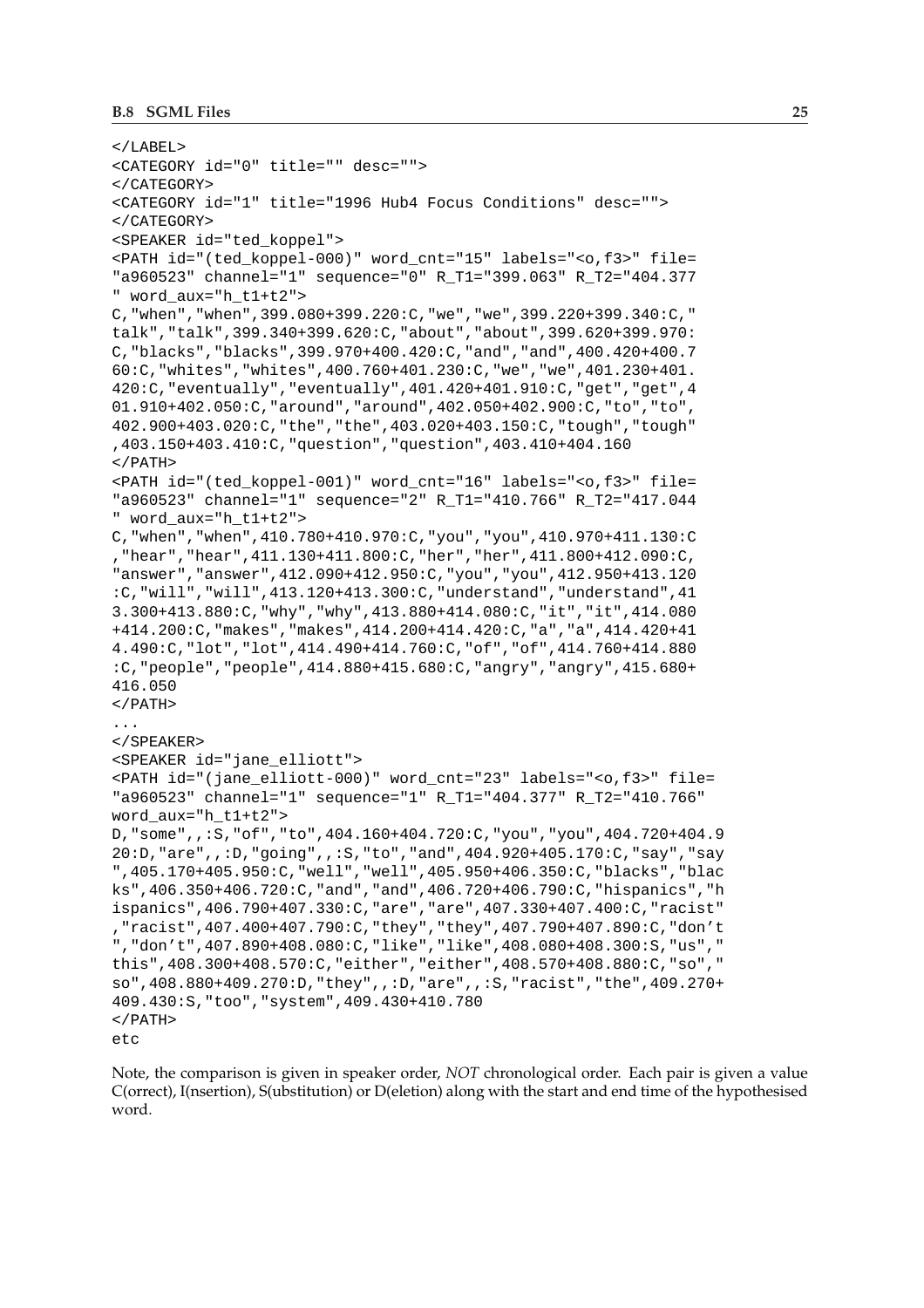## <span id="page-29-0"></span>**B.9 Evaluation 97 - Files**

The evaluation data exists in a slightly different form to the SDR data. Firstly artificial boundaries must be decided upon to divide the data into more reasonably sized chunks (for example less than 5 minutes long). Once these boundaries have been determined, the SPH file x\_eva197\_\$number can be created using w edit as before. Assuming the output is given as a CTM file, this can be chopped up into the relevant "stories" and converted into an SRT format using the tool ctmndx2srt.pl. The final SRT file is then created by adding an artificial section/episode marking corresponding to the start and end time of the "story".

The STM file can be generated by extracting the relevant lines from the eval STM file and subsequently artificially filtered slightly by removing all instances of the "word" (%HESITATION). The SGML file can then be created using sclite with the CTM and STM files as before. In this way the analysis tool can be used to look at small sections of the evaluation data in turn.

xpert has added functionality to cope with the phenomena of INTER SEGMENT GAP where no speech is transcribed, and EXCLUDED REGION where speech is transcribed, but excluded from the evaluation scoring. This occurs for example when there are known faults in the manual transcriptions. These phenomena only occur in the evaluation files.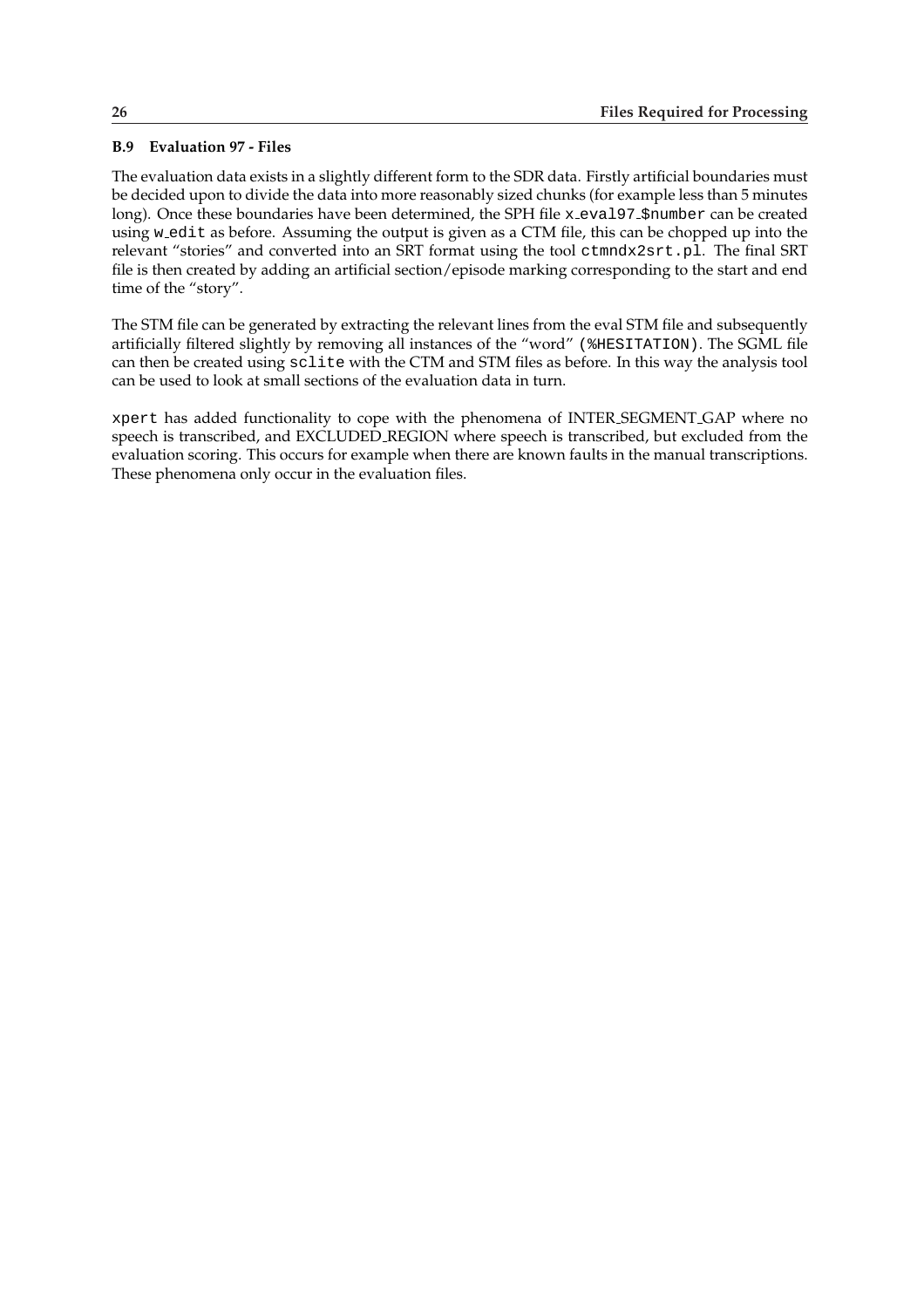# C QUICK USER GUIDE TO xpert

## **Introduction**

X Program for Evaluating Recognition Transcriptions (xpert), is a tcl/tk tool to allow the user to analyse audio, waveform and transcription of a broadcast news show simultaneously. The errors can be easily seen and focused on to enable a better understanding of how the recognition could be improved.

It is run on an SGI and requires 4 files, namely

SPH file the audio information

SRT file the recogniser transcription

STM file the manual transcription

SGML file holds the information about the errors

The following gives a quick reference guide of the main features of xpert

## **Files**

The files necessary can be specified in the command line (in any order) e.g. xpert <sph-file> <stm-file> <srt-file> <sgml-file> Alternatively the **File**→**New** option allows them to be specified once the program is running. For demo purposes 4 SDR'96 stories and the first 10 minutes of eval'97 are included in the program. They are also available from the **File** menu. The final option **File**→**Quit** exits the program.

## **Highlighting Transcriptions**

Highlighting a portion of the transcription colours the correct words in blue, insertions (in the recogniser transcription) and deletions (in the manual transcription) in red and substitution errors in green. The following options exist for highlighting

| by speaker     | highlight everything said by a given speaker      |
|----------------|---------------------------------------------------|
| by condition   | highlight everything with a given audio condition |
| by line number | highlight a given line of the transcriptions      |
| by word match  | highlight any word containing the desired string  |
| between marks* | highlight text corresponding to marked waveform   |
| errors         | highlight all the errors in the transcription     |
| unhighlight    | remove all highlighting                           |

\* N.B. marks can be set by pressing the left mouse button on the waveform and then dragging the mouse to the other mark and releasing. Alternatively the middle mouse button can be used to set the right marker.

## **Playing Audio**

Playing the audio only is achieved via the **Play** menu, which offers: **Play Entire File Play Between Marks** Play by **Line Number Stop** playing

### **Viewing the Waveform**

The **View** menu allows parts of the waveform to be analysed in more detail. The options are:

**Zoom In Zoom Out Zoom Full Out View Between Marks Page Forward Page Backward** by **Line Number Reset**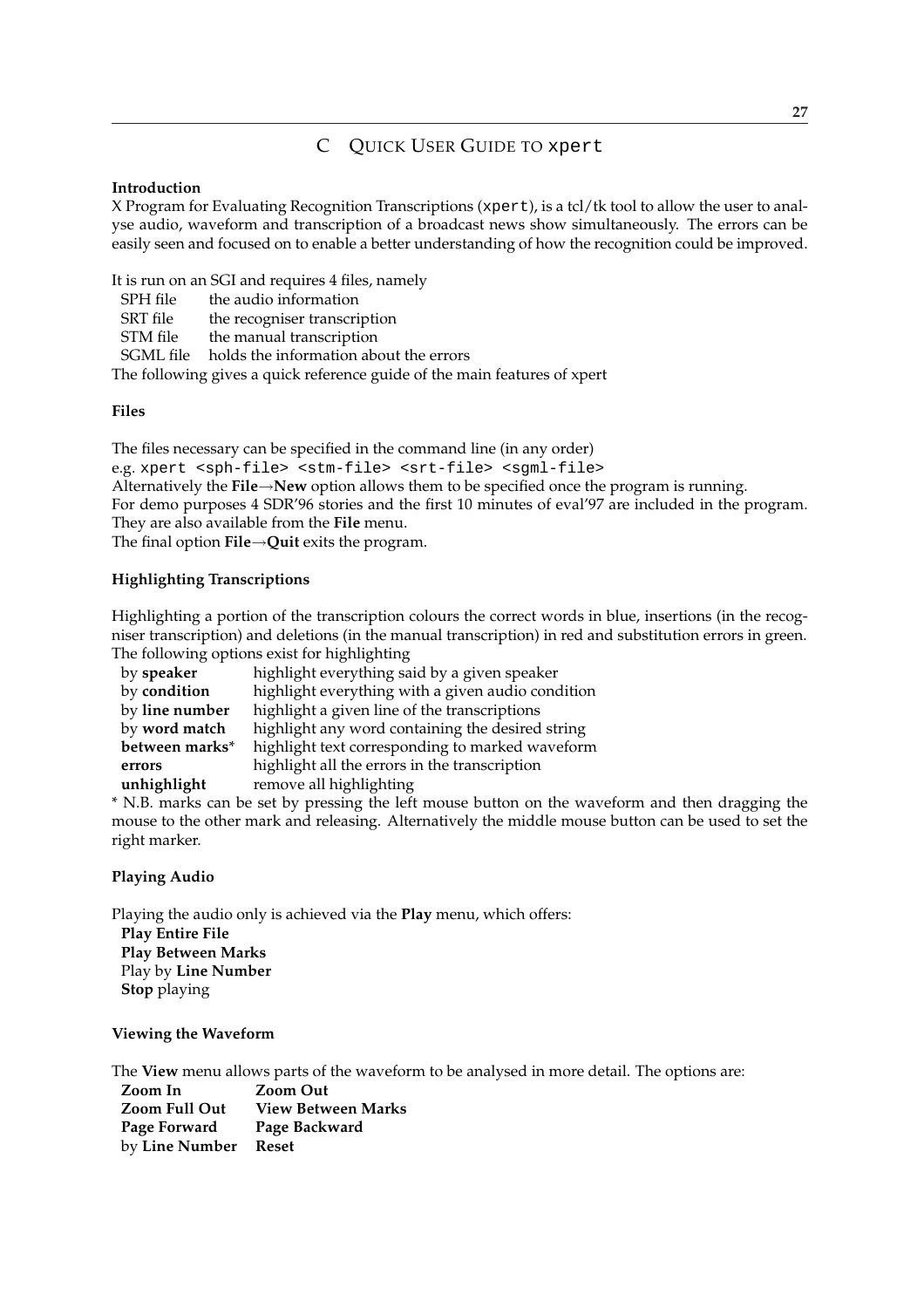### **Tracking**

Tracking allows all of the known information to be presented to the user simultaneously. The audio is played, the cursor follows through the waveform, shifting pages at the appropriate time, the line of manual transcription (with its errors) is highlighted and each word in the recogniser transcription is highlighted at the exact moment it was recognised from the audio.

The **Track** options are: **Entire File** (N.B. the "START" button also does this option) by **Line Number** by **Speaker** by **Condition** The "STOP" button stops the tracking.

### **Inspect**

The **Inspect** Menu allows various properties of the files to be seen by the user. They are displayed under the title, next to the "Inspect Value" field. The Inspect options are:

| <b>Number of Lines</b>        |                                                       | HTK Number of Words Manual Number of Words |
|-------------------------------|-------------------------------------------------------|--------------------------------------------|
| Error Stats (C,I,S,D)         | that is correct, insertion, substitution and deletion |                                            |
| <b>Beginning of File</b>      | End of File                                           | Length of File                             |
| <b>Error by Speaker</b>       | <b>Error by Condition</b>                             | <b>Error by Line</b>                       |
| <b>Relative Start of Line</b> | <b>Relative End of Line</b>                           | Length of Line                             |
| <b>Speaker of Line</b>        | <b>Condition of Line</b>                              | View of Wave (start:end)                   |

#### **Text Focusing**

By right-clicking on a word in the recogniser transcription, that word is highlighted, marked on the waveform and zoomed-in on. **Play**→**Between Marks** can then be used to play the audio for that word.

Middle-clicking on a word in the recogniser output focuses on the word plus two words of context on either side, giving 5 words in total.

Left-clicking on a word in either the manual or the recogniser transcription highlights and marks the corresponding line.

#### **Other Information**

Information fields giving the Show, Story, Speaker, Condition and Line Number of the piece of transcription being analysed are constantly updated and displayed on the screen.

Additionally there are 3 buttons:

- Quit Exit the Program
- Start Track entire file
- Stop Stop all audio and tracking